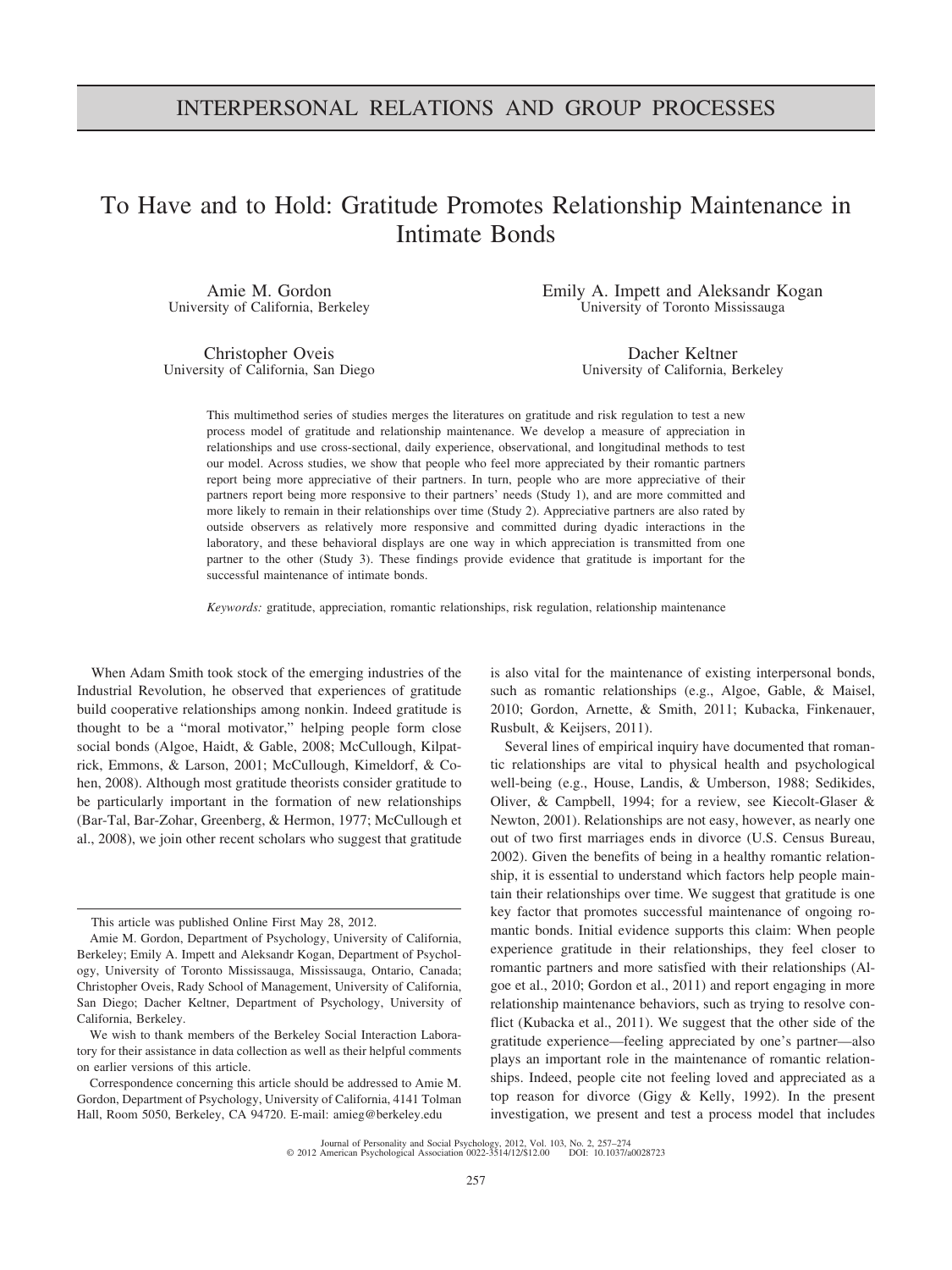both of these critical elements of appreciation and links them with the successful maintenance of relationships over time.<sup>1</sup>

We turn to theoretical work on risk regulation (Murray & Holmes, 2009; Murray, Holmes, & Collins, 2006) to develop the rationale for our process model of appreciation and romantic relationship maintenance. Theory and empirical evidence on risk regulation suggest that people think and behave in relationshippromoting ways when they feel cared about by high-quality partners. In the current research, we extend this model to the study of gratitude, proposing that appreciation influences relationship maintenance through a multiple-step process, which we have depicted in Figure 1. The first three paths in our model contain our predictions regarding appreciation and relationship maintenance as an intrapersonal process. Our model stipulates that feeling appreciated by one's partner leads people to be more appreciative of their partner (Path A). Feeling appreciative, in turn, increases people's desire to maintain their relationships (Path B), and is an important mechanism by which feeling appreciated by one's partner leads to increased relationship maintenance (Path C). The model also includes pathways depicting the interpersonal transmission of appreciation in dyadic relationships. The model stipulates that people feel more appreciated by partners who engage in relationship maintenance behaviors (Path D), and that these maintenance behaviors are a critical mechanism by which feelings of appreciation are signaled from one partner to another (Path E). We review the basic tenets of the risk regulation system and use this framework to develop the rationale for each component of our model of appreciation and relationship maintenance.

#### **A Risk Regulation Approach to Appreciation**

Romantic relationships can be a source of great intimacy and comfort, but they are also fraught with the potential for considerable pain and rejection (Gable & Impett, 2012; Murray et al., 2006). The risk regulation system helps people navigate conflicts between possible rejection and enhanced intimacy by signaling when to engage in self-protection and when to engage in relationship promotion (Murray & Holmes, 2009; Murray et al., 2006). For example, if Bella is trying to decide whether to tell her boyfriend of 6 months that she loves him, she has to weigh the possibility that her boyfriend will reply with an awkward and humiliating "thanks" or perhaps will say nothing at all, against her more hoped for outcome—that he will say he loves her too. What information does she gather to help her decide whether the time is right to profess her love? A basic tenet of the risk regulation model is the idea that feeling positively regarded by a partner (i.e., perceiving that a partner sees positive qualities in the self that are worth valuing) provides people with a sense of felt security necessary to engage in relationship-promoting behaviors. In Bella's case, if she feels confident that her boyfriend sees her as having valuable qualities, she will be more likely to take the risky step of saying "I love you."

Another critical factor that influences people's decisions to engage in relationship promotion is whether they view their partners positively. People should only risk investing in a relationship to the extent that they believe they are in a relationship with someone who is a good partner and is able to fulfill their needs (Murray & Holmes, 2009; Murray et al., 2006; Murray, Holmes, Griffin, Bellavia, & Rose, 2001). When deciding whether to en-

gage in risky behavior in a relationship (e.g., provide resources or affection to a partner), people must gauge whether their partner is worth the effort. In other words, people are more likely to invest in their relationships when they are with someone whom they believe meets their expectations for a potential long-term romantic partner, and is likely to reciprocate affection and rewards.

In the current article, we apply this risk regulation perspective to the study of gratitude, suggesting that appreciation is a critical barometer by which people gauge the state of their relationship and determine whether they should risk engaging in relationshippromoting behaviors. Feelings of being *appreciated* arise when individuals perceive that their partners see them as valuable. Thus, feeling appreciated provides people with a sense of security and confidence in their partners' regard. On the other side of this dyadic experience are *appreciative* feelings that remind people of a partner's inherent value and worth. These appreciative feelings provide people with the assurance that they are in a relationship with a good partner, someone who is worth the investment. We propose that together these two critical aspects of appreciation influence people's desires to maintain their close relationships.

# **Feeling Appreciated by One's Partner Promotes One's Own Appreciative Feelings**

The first three paths in our model concern the intrapersonal benefits of appreciation for relationship maintenance. That is, the first three paths concern the ways in which people's own experiences of appreciation influence their own desires to maintain their relationships. In the first path in our process model (Path A), we propose that feeling appreciated by romantic partners leads people to feel more appreciative of their partners and their romantic relationships. Recent research on gratitude has considered the role of being appreciative of one's partner in promoting relationship maintenance strategies (Kubacka et al., 2011), but, to date, there has been little research on the role of feeling appreciated by one's partner. In light of the risk regulation perspective, feeling appreciated by a partner should serve as a trigger of relationship maintenance processes. For example, consider a situation in which Bella comes home after a long day of work to discover that her boyfriend cooked an elaborate meal. She is certainly likely to feel grateful to him in this situation, wanting to express her thanks. However, she is also likely to feeling appreciated *by* him, since his willingness to cook dinner for her lets her know that he cares about her and the relationship. According to the risk regulation model, feeling appreciated by one's partner should provide people with the critical sense of security and safety necessary for experiencing and expressing their own appreciative feelings. Thus, we propose that situations that elicit feelings of being appreciated by one's partner will in turn promote one's own appreciative feelings. Considered another way, it would be risky to see one's partner as valuable, and to express those feelings, when one is unsure how one's partner feels. Feeling appreciated by one's partner should

<sup>1</sup> Scholars often use the words *appreciation* and *gratitude* interchangeably. For the sake of clarity, we use the term *appreciation* to refer to general feelings of gratitude for whom a person is and for what a person does. We use the term *gratitude* to refer to an emotional response to a person's kind deed.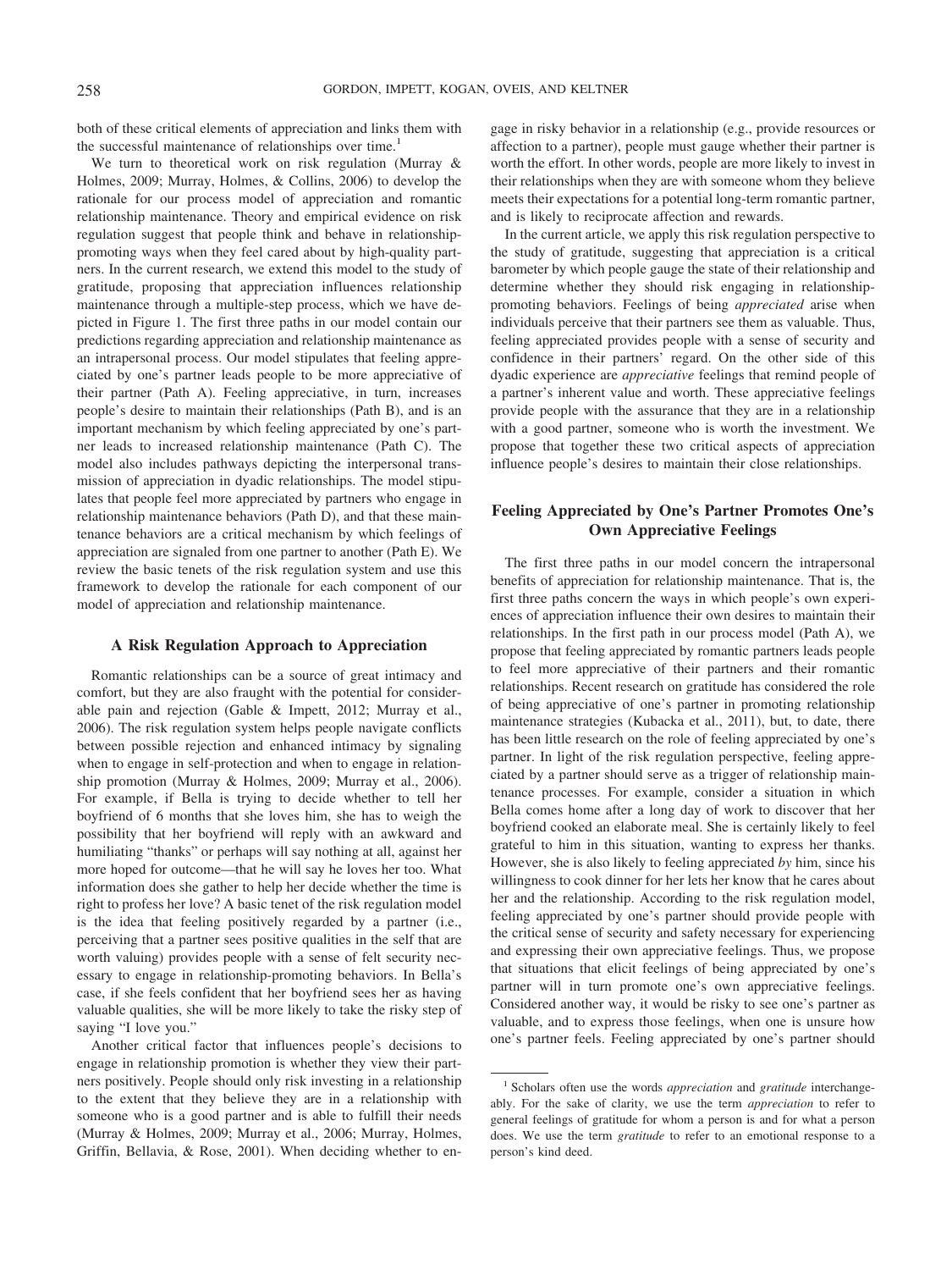

*Figure 1.* Proposed process model of appreciation and relationship maintenance.

also give rise to appreciative feelings for a second simple reason—a partner who clearly values you is a partner worth valuing.

Empirical findings on risk regulation (Murray, Holmes & Griffin, 2000; Murray et al., 2001; Murray, Holmes, MacDonald, & Ellsworth, 1998) provide evidence for this first path in our process model. In one study, both dating and married individuals who felt more positively regarded by their partners (i.e., believed that their partners rated them more positively on a variety of interpersonal traits) saw their own partners in a more positive light (i.e., rated their partners more positively on the same traits; Murray et al., 2000). Moreover, dating partners who felt more positively regarded by their partners came to see their partners even more positively over time. In another study, people who reported feeling more loved by their partners rated their partners more favorably relative to people who felt less loved (Murray et al., 2001). This effect was particularly pronounced for those who were married, providing evidence that these processes are important in long-term bonds. Extending this work on risk regulation to the domain of gratitude, we predict that people in ongoing romantic relationships will report being more appreciative of their partners when they feel appreciated by them.

# **Appreciative Feelings Promote Relationship Maintenance**

The second path in our process model represents our assertion that experiences of being appreciative of one's partner will strengthen one's relationship maintenance (Path B). Research on risk regulation has shown that people who believe they are in a relationship with a good partner are more optimistic about the future of the relationship (Murray et al., 2001). We extend this finding to the study of appreciation and relationship maintenance, predicting that seeing a partner as valuable (i.e., feeling appreciative) will motivate people to want to remain committed to their partners and therefore think and act in ways that will help them maintain their relationships. We also draw upon interdependence theory (Kelley & Thibaut, 1978; Rusbult & Kubacka, 2009) in making this prediction, anticipating that one way in which appreciative feelings promote relationship maintenance is by reprioritizing people's goals through a transformation of motivation. That is, we suggest that appreciative feelings shift people's focus from

their own immediate self-interest toward broader considerations such as their partner's needs in order to foster their own relationship maintenance goals over the long term.

Evidence that people who are more appreciative of their partners engage in more relationship maintenance is found in the growing literature on gratitude. Most notably, people who feel grateful for their partners report engaging in more relationship maintenance behaviors, such as trying to solve a conflict with their partner (Kubacka et al., 2011). In experimental research on gratitude, people who are instructed to express gratitude report being more motivated to help close others (Lambert, Clark, Durtschi, Fincham, & Graham, 2010) and are more willing to voice concerns about their relationships (Lambert & Fincham, 2011) relative to people who are not instructed to express feelings of gratitude. Taken together, these findings suggest that gratitude motivates relationship maintenance behaviors. In the current research, we extend these findings by examining a variety of relationship maintenance cognitions and behaviors that have not been examined in previous research, including behavioral displays of responsiveness and commitment.

The third path of our model (Path C) concerns the ways in which feelings of being appreciated by one's partner influence relationship maintenance. We propose that feeling appreciated by one's partner does not have a direct effect on relationship maintenance. Instead, we suggest that appreciative feelings are the mechanism through which feeling appreciated by one's partner leads to greater relationship maintenance. In short, feeling appreciated by one's partner makes people feel secure and, critically, helps them recognize that they have a valuable partner, which then promotes their desire to think and act in ways that will help them maintain their relationships.

# **Appreciation Is Signaled Through Relationship Maintenance Behaviors**

The first three paths in our proposed model focus on the intrapersonal processes by which appreciation promotes romantic relationship maintenance. The final two paths focus on the interpersonal dynamics of appreciation, such as how appreciation is transmitted from one partner to another. We propose that people will feel more appreciated by partners who engage in more rela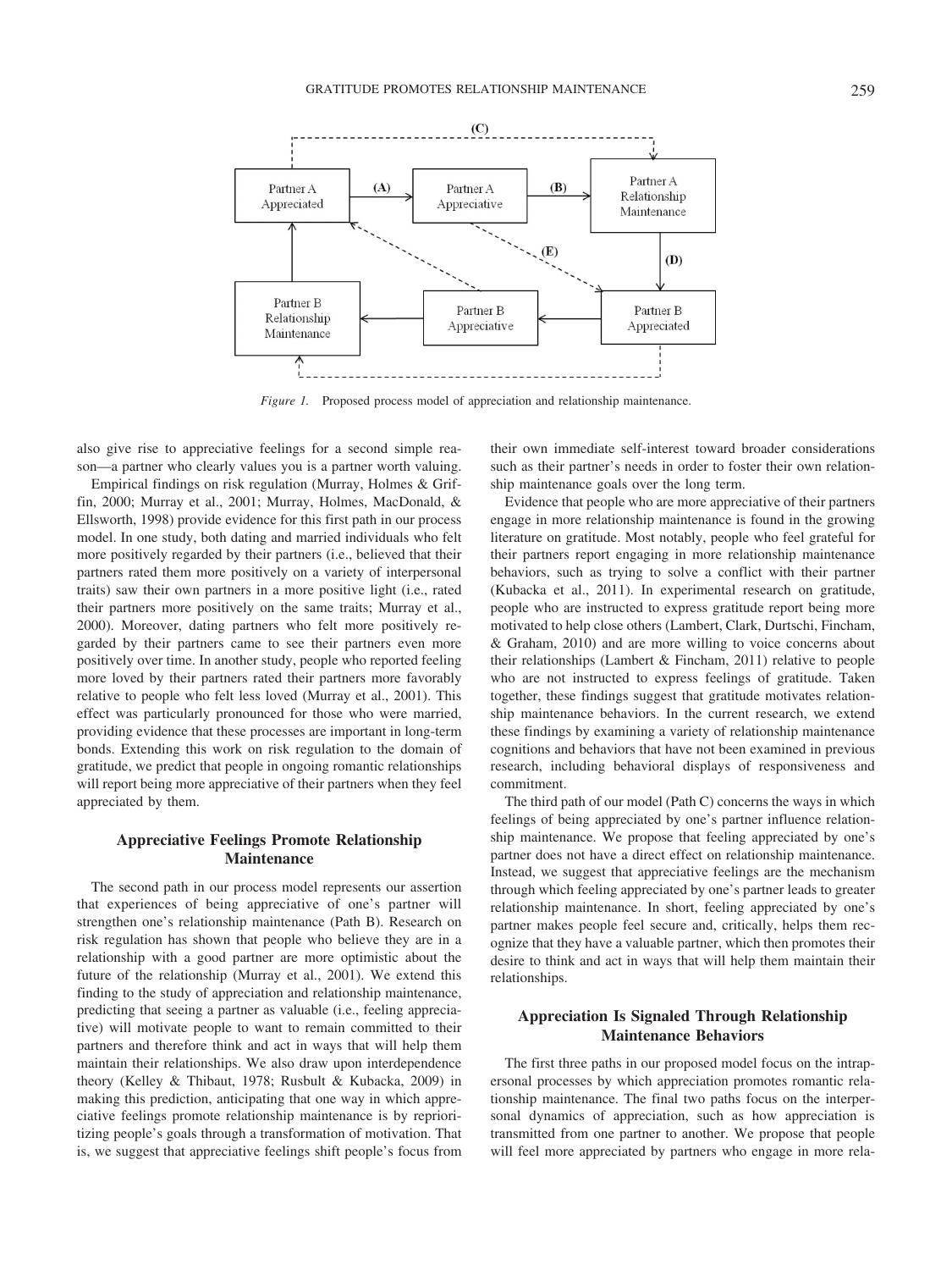tionship maintenance behaviors (Path D). According to risk regulation theory, feeling cared about by one's partner is critical because it provides people with a sense of felt security in their partner's positive regard. For this system to work properly, people's feelings that they are cared about by a valued partner should have some basis in reality. That is, people should feel appreciated by partners who actually do appreciate them and behave correspondingly. This reasoning is in line with evolutionary accounts of signaling processes related to prosociality; humans have evolved capacities to detect more cooperative individuals—in the present case, more appreciative partners—with whom to enter into longterm, committed relationships (Goetz, Keltner, & Simon-Thomas, 2010; Gonzaga, Keltner, Londahl, & Smith, 2001; Tooby & Cosmides, 1996).

Previous research does indeed suggest that partners pay attention to and detect a romantic partner's relationship maintenance behaviors. Specifically, when people perceive that their partners engage in more pro-relationship behaviors such as being more willing to sacrifice, they develop trust that their partners care about them and are responsive to their needs (Wieselquist, Rusbult, Foster, & Agnew, 1999). Further, recent research on gratitude has shown that people perceive their partners as more responsive to the extent that their partners report engaging in more relationship maintenance behaviors, such as indicating that they had offered to do things that were not their responsibility over the previous week (Kubacka et al., 2011). On the basis of this work, we anticipate that the link between one partner's relationship maintenance behaviors and the other partner's feelings of being appreciated will work in a similar way, with people feeling the most appreciated by partners who engage in behaviors that help maintain the relationship. We further propose that relationship maintenance behaviors are one way in which feelings of appreciation are transmitted from one partner to the other. That is, when one partner feels appreciative, he or she will act in ways that will help him or her maintain the relationship, and the other partner will pick up on these signals and feel appreciated (Path E).

#### **Overview of the Current Research**

In the present research, we develop and test a process model by which appreciation influences the maintenance of romantic relationships. This model is grounded in conceptual analyses of gratitude (McCullough et al., 2001) and risk regulation (Murray et al., 2006), and posits that (a) feeling appreciated and being appreciative promote relationship maintenance, and (b) relationship maintenance behaviors are a critical way in which appreciation is communicated between partners. Across studies we measured relationship maintenance in a variety of ways, including assessments of people's responsiveness to their partners' needs, commitment to the relationship, and relationship stability. To date, no research has examined the association between gratitude and any of these measures of relationship maintenance.

First, we created and validated the Appreciation in Relationships (AIR) Scale, a measure of appreciation that assesses both people's feelings of being appreciated and their appreciative feelings, since no such measure exists. Our measure captures appreciation for a partner's kind deeds as well as a more generalized sense of appreciation for who a partner is as a person (Adler & Fagley, 2005; Lambert, Graham, & Fincham, 2009). Then, in Studies 1 and 2 we assessed the intrapersonal aspects of our process model, testing our hypotheses regarding Paths A–C. In Study 1, we used background and daily data from a 14-day daily experience study to test whether appreciation is associated with responsiveness to a partner's needs. In Study 2, we tested the link between appreciation and a different measure of relationship maintenance, relationship commitment, in a 7-day daily experience study with a 9-month follow-up. We also examined whether appreciation is associated with the stability of romantic relationships. These daily experience and longitudinal methods enabled us to test the temporal sequence of our hypotheses, such as examining whether being appreciative of one's partner forecasts increases in efforts to maintain one's relationship over time.

In Study 3, we collected data from both members of the couple in order to test the interpersonal components of our model (Paths C and D). Specifically, we brought each couple into the laboratory and examined whether appreciation is associated with outside observer ratings of responsiveness and commitment during dyadic interactions, and whether these observed behaviors are one way in which appreciation is communicated between partners. We chose to use observational methods to corroborate our self-report findings with outside observer's ratings of dyadic behaviors. Our use of observational measures represents an important extension to the existing work on gratitude, which has, to date, relied exclusively on the use of self-report measures (e.g., Algoe et al., 2010; Gordon et al., 2011; Kubacka et al., 2011).

# **Creation and Validation of the AIR Scale**

Previous research on appreciation has typically included measures comprising either a single item (e.g., "I felt that my partner appreciated what I did"; Berger & Janoff-Bulman, 2006) or several synonyms (e.g., "gratitude," "appreciation," and "thankfulness"; Algoe et al., 2010; for recent exceptions, see Gordon et al., 2011; Kubacka et al., 2011). In addition, each of these existing measures assesses only one critical aspect of appreciation— either being appreciative or feeling appreciated— or combines them into one overall measure that collapses across the two components (Gordon et al., 2011). Thus, our first objective in this investigation was to develop a new, multi-item measure of appreciation in relationships that assesses both the extent to which people feel appreciated by their partners and the extent to which they are appreciative of their partners.

The creation of the AIR Scale involved three steps drawing upon four distinct samples. In the first step, we created an initial pool of items based on lay knowledge, theory, and previous measures of appreciation and gratitude (Adler & Fagley, 2005; McCullough, Emmons, & Tsang, 2002). These items were designed to capture a broad conceptualization of appreciation by including items that assess the extent to which people recognize and value their partner as a person as well as the extent to which they are grateful for a partner's kind deeds (Adler & Fagley, 2005; Gordon et al., 2011; Lambert et al., 2009). Our first sample completed the initial pool of items, and we used exploratory factor analyses, reliability analyses, and descriptive statistics to select the final items for the scale. In the second step, we conducted confirmatory factor analyses on the final scale items using a new sample in order to confirm the two-factor structure of the scale.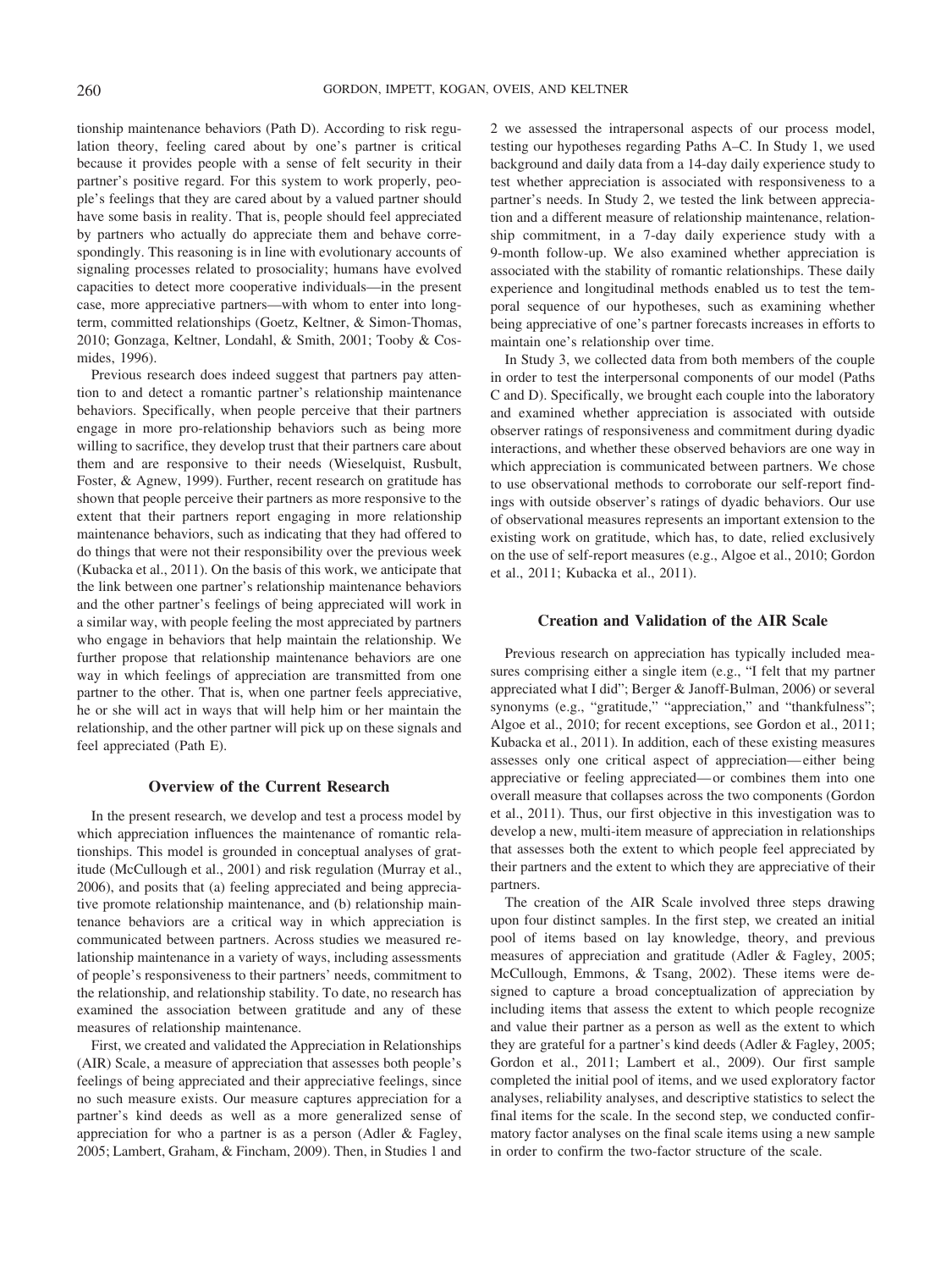In the third step, after establishing the two-factor structure of the AIR Scale, we examined its convergent and discriminant validity using two additional samples. To test the validity of the scale, we examined its association with several relevant measures. First, we examined whether the two AIR subscales (feeling appreciated and being appreciative) were correlated with existing measures of gratitude. We expected that the AIR subscales would be positively correlated with a measure of dispositional gratitude (McCullough et al., 2002) and a measure of gratitude for a partner's kind thoughts and deeds (adapted from Algoe et al., 2010). In contrast, we did not expect either subscale to be associated with feeling more indebted to one's partner, since gratitude and indebtedness are distinct responses to receiving a benefit, and indebtedness is associated with negative affect (Algoe et al., 2010; McCullough et al., 2001).

Second, we examined the associations between the AIR subscales and people's views of their own partner and the typical partners' positive interpersonal traits (Murray, Holmes, & Griffin, 1996). In relationships, appreciation occurs as a result of noticing and acknowledging a partner's value; thus, we expected that people who were more appreciative of their partners would view them as having more positive interpersonal traits. The extent to which people feel appreciated by their partners should also be associated with a partner's positive interpersonal traits, since people are more likely to feel appreciated by a partner whom they see as being high on valued interpersonal traits such as kindness and affection. In contrast, a measure of appreciation in one's relationship should not be associated with people's views of the typical relationship partner.

Third, we assessed the associations between the AIR Scale and attachment orientations. Attachment theory is a core construct in close relationships, and people's attachment to their romantic partners has been shown to influence their feelings of gratitude (Mikulincer, Shaver, & Slav, 2006; for a review, see Mikulincer & Shaver, 2007). Attachment avoidance, characterized by a desire to maintain emotional distance in relationships, should be negatively associated with both the extent to which people feel appreciated by their partners and the extent to which people feel appreciative of their partners. In contrast, attachment anxiety, characterized by the beliefs about wanting to be closer than is desired by the partner, should be negatively associated with the extent to which people feel appreciated by their partners, but not the extent to which they are appreciative of their partners. Finally, we expected that both components of appreciation would be associated with greater feelings of relationship satisfaction.

# **Method**

#### **Participants**

See Table 1 for sample characteristics. Participants in all samples completed measures online through a secure website. Samples A and D participated to earn credit for psychology courses. Samples B and C were recruited through Craigslist.org, and participants were entered into a lottery for a chance to win a prize.

#### **Measures**

**Appreciation items.** In Sample A, participants completed 30 items that assessed the extent to which they felt appreciative of their partner (appreciative subscale; 19 items) and the extent to which they felt their partner was appreciative of them (appreciated subscale; 11 items). For Samples B–D, participants completed the final 16-item AIR Scale (nine appreciative items, average  $\alpha = .74$ ; seven appreciated items, average  $\alpha = .86$ ). In all samples, participants rated how strongly they agreed with each item on 7-point scales  $(1 = \text{strongly disagree to } 7 = \text{strongly agree}).$  In sample A, we also asked for short open-ended descriptions of people's feelings of being appreciated and of being appreciative in their relationships in order to compare the 30 close-ended items to people's lay experiences.

**Grateful disposition.** The grateful disposition was measured with the Gratitude Questionnaire (McCullough et al., 2002). Participants completed six items such as "I have so much in life to be thankful for" and "I am grateful to a wide variety of people"  $(1 =$ *strongly disagree* to  $7 =$  *strongly agree*). Average  $\alpha$  for Samples C and  $D = .80$ .

**Gratitude and indebtedness.** Gratitude and indebtedness were measured with items adapted from Algoe et al.'s (2010) measure of daily relationship gratitude. Participants reported how much they experienced "gratitude," "thankfulness," and "appreciation" as well as feelings of "indebtedness" in response to the prompt "People feel many different things as a result of others' actions. Using the scale below, please indicate how each item describes how you feel as a result of your partner's actions toward you"  $(1 = not at all to 7 = very much)$ . The items were embedded among other filler items such as "joy" and "resentment." Average gratitude  $\alpha$  for Samples C and D = .77.

**Interpersonal qualities.** The Interpersonal Qualities Scale (Murray et al., 1996) was used to assess interpersonal qualities. All participants described how they view their partners (average  $\alpha$  = .85) and how they saw the typical partner (average  $\alpha = .89$ ) on 21

Table 1

*Sample Characteristics for Creation and Validation of the Appreciation in Relationships (AIR) Scale*

| Sample | Population     |     | $%$ female | Age (years) |           | Relationship length |                  |  |
|--------|----------------|-----|------------|-------------|-----------|---------------------|------------------|--|
|        |                |     |            | Average     | Range     | Average             | Range            |  |
|        | Undergraduates | 194 | 70         | 21          | $18 - 35$ | 2 years             | 1 month-10 years |  |
| B      | U.S. adults    | 347 |            | 27          | $18 - 63$ | 3 years             | 1 month-33 years |  |
|        | U.S. adults    | 93  | 83         | 28          | $18 - 65$ | 3 years             | 1 month–25 years |  |
|        | Undergraduates | 81  | 70         | 21          | $18 - 39$ | 1.5 years           | 1 month–6 years  |  |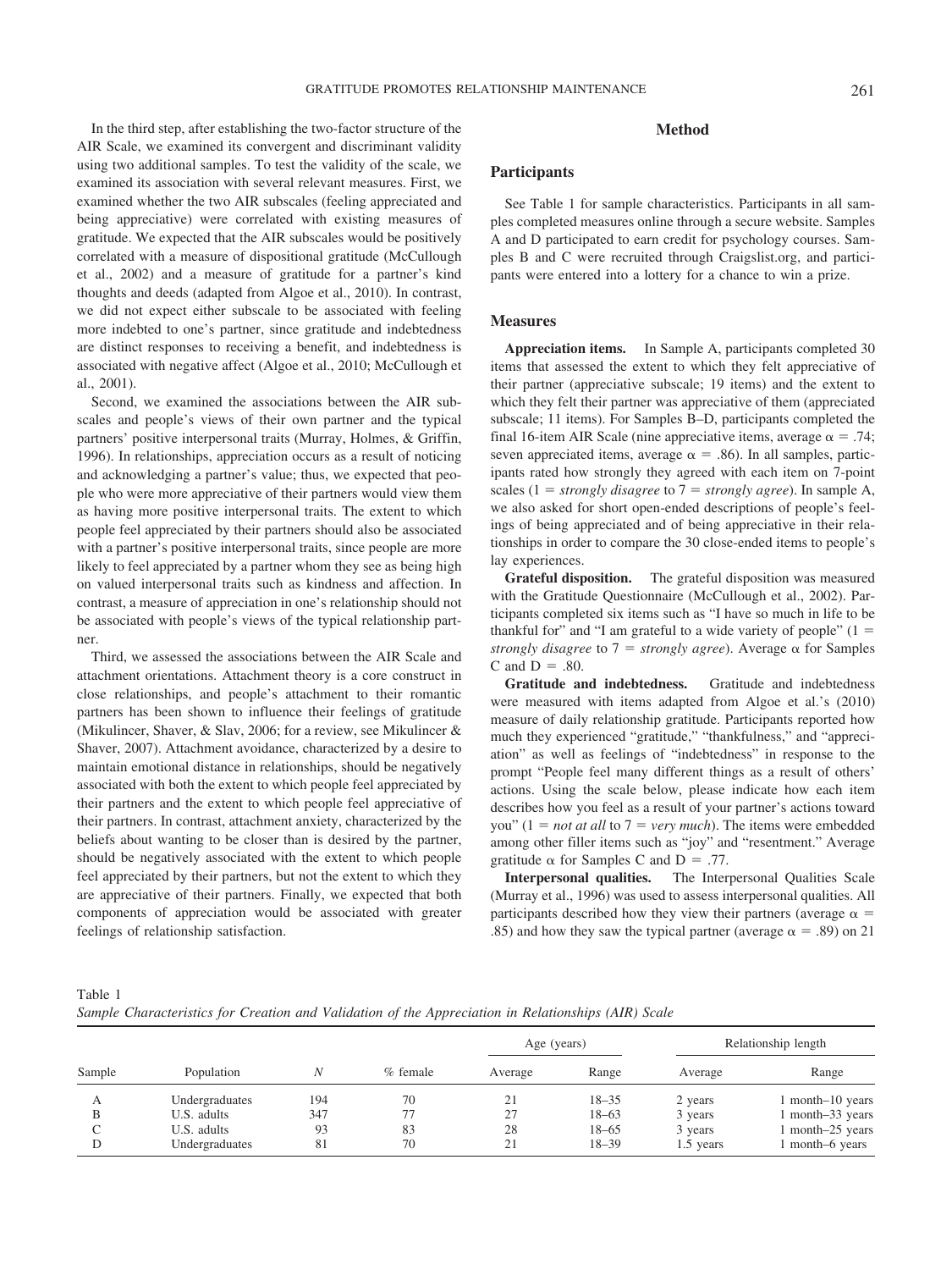positive and negative interpersonal traits, such as "kind and affectionate" and "thoughtless"  $(1 = not at all characteristic of my)$ partner/the typical partner to  $9 =$  completely characteristic of my *partner/the typical partner*). Negative traits were reverse scored so that higher scores reflect more positive views of the target.

**Attachment orientations.** Attachment anxiety and avoidance were measured with a validated 12-item version of the Experiences in Close Relationships Scale (short form; Wei, Russell, Mallinckrodt, & Vogel, 2007). Participants rated their agreement with six items measuring attachment anxiety (e.g., "I need a lot of reassurance that I am loved by my partner"; average  $\alpha = .73$ ) and six items measuring attachment avoidance (e.g., "I try to avoid getting too close to my partner"; average  $\alpha = .81$ ) on 7-point scales (1 = *strongly disagree* to 7 - *strongly agree*).

**Relationship satisfaction.** Relationship satisfaction was assessed with the Couples Satisfaction Index (Funk & Rogge, 2007). Participants responded to 16 items such as "In general, how satisfied are you with your relationship?" on 6-point scales  $(0 =$ *not at all* to  $5 = completely$ . Average  $\alpha$  for Samples C and D = .93.

### **Results and Discussion**

#### **Creating the AIR Scale**

To create the AIR Scale, we administered our initial 30 items to our first sample (Sample A). From this data, four criteria guided our selection of the final items for the appreciation scale: principal component loadings, reliability, means and variances, and recurring themes captured in lay narratives. We expected two main components of appreciation to emerge in this inquiry: feeling appreciated and being appreciative. As anticipated, an exploratory factor analysis on the initial 30 items using principal component extraction with varimax rotation yielded an appreciated factor and an appreciative factor.

All appreciated items loaded more highly on the appreciated factor than on the appreciative factor. All except one of the appreciative items, which we subsequently dropped, loaded more highly on the appreciative factor than on the appreciated factor. In the rotated factor solution, the appreciated factor accounted for 23% of the variance, and the appreciative factor accounted for 22% of the variance. Both subscales exhibited high reliability (appreciated,  $\alpha = .90$ ; appreciative,  $\alpha = .88$ ). The average appreciated subscale mean was  $5.13$  (*SD* = 1.24; range: 1.67–7.00). The average appreciative subscale mean was  $5.35$  ( $SD = 0.99$ ; range: 2.89 –7.00). As one would expect, the two subscales were significantly correlated  $(r = .53, p < .001)$ . In a more qualitative assessment, we compared the 30 items to narratives participants had written describing what makes them feel appreciated by their partners and what makes them appreciative of their partners. The narratives contained themes that were similar to those captured by our close-ended items, such as participants feeling a sense of awe that their partner is in their life and feeling appreciated when their partner engages in kind acts. On the basis of a recurring theme in the narratives that was not represented by any of the initial items, we created one new item to more fully capture the experience of feeling appreciated ("My partner makes me feel special"). This item was included in the analyses with Samples B–D and in all subsequent studies in this article.

Table 2 displays the 16 items (nine appreciative, seven appreciated) retained for the AIR Scale along with their factor loadings and cross-loadings, corrected-item-total correlations, means, and variances. These items represent appreciation for who a partner is as a person as well as appreciation for what a partner does. The final set of items loaded highly on their respective factors, had moderate item-total correlations, had means nearest the center of the scale and large variances, and represented people's lay experiences of appreciation.

# **Confirming the Two-Factor Structure of the AIR Scale**

Given the strong correlation between the two subscales of the AIR Scale, we sought to confirm that a two-factor appreciated and appreciative model was better than a one-factor appreciation model. To do so, we conducted a series of confirmatory factor analyses in a new sample (Sample B) using AMOS 18 (Arbuckle, 2009). We compared a one-factor model to a two-factor model in which the correlation between the two factors was freely estimated. In both models we allowed for correlated error terms on each factor for highly correlated items (i.e., correlations greater than .6; see Cate & John, 2007, for a similar method). Across all standard fit indices, the two-factor model produced a significantly better fit than the one-factor model,  $\Delta \chi^2(1, N = 296) = 54.34, p <$ .001, and showed acceptable fit overall (comparative fit index  $=$ .93, root-mean-square error of approximation = .08; Browne & Cudeck, 1993; Hu & Bentler, 1999).

#### **Establishing Convergent and Discriminant Validity**

Next, we sought to establish the validity of the AIR Scale by examining whether the two subscales were correlated in meaningful ways with relevant constructs. We conducted these analyses in two independent samples (Samples C and D). As expected, and shown in Table 3, both AIR subscales were positively correlated with the extent to which people had a grateful disposition, as well as with people's gratitude in response to their partners' kind acts. In contrast, neither AIR subscale was associated with people's feelings of indebtedness to their partners. Also in line with predictions, the AIR subscales were positively associated with people's views of their partners' positive traits, but not with the positive traits of the typical romantic partner. In terms of attachment, we found that attachment avoidance was negatively associated with both feeling appreciated and being appreciative, whereas attachment anxiety was only negatively associated with feeling appreciated. Finally, both AIR subscales were positively associated with relationship satisfaction.

In sum, across four samples we created a measure of appreciation in relationships that captures both people's appreciative feelings and their feelings of being appreciated by their partners. A confirmatory factor analysis provided evidence that the AIR scale has two distinct factors. Additional analyses with two independent samples provide evidence for the convergent and discriminant validity of the AIR subscales. For example, although people who were high on the AIR subscales saw their partners in a more positive light, they did not see the typical partner any more positively than those who were reported experiencing less appreciation. We also found evidence that we can distinguish between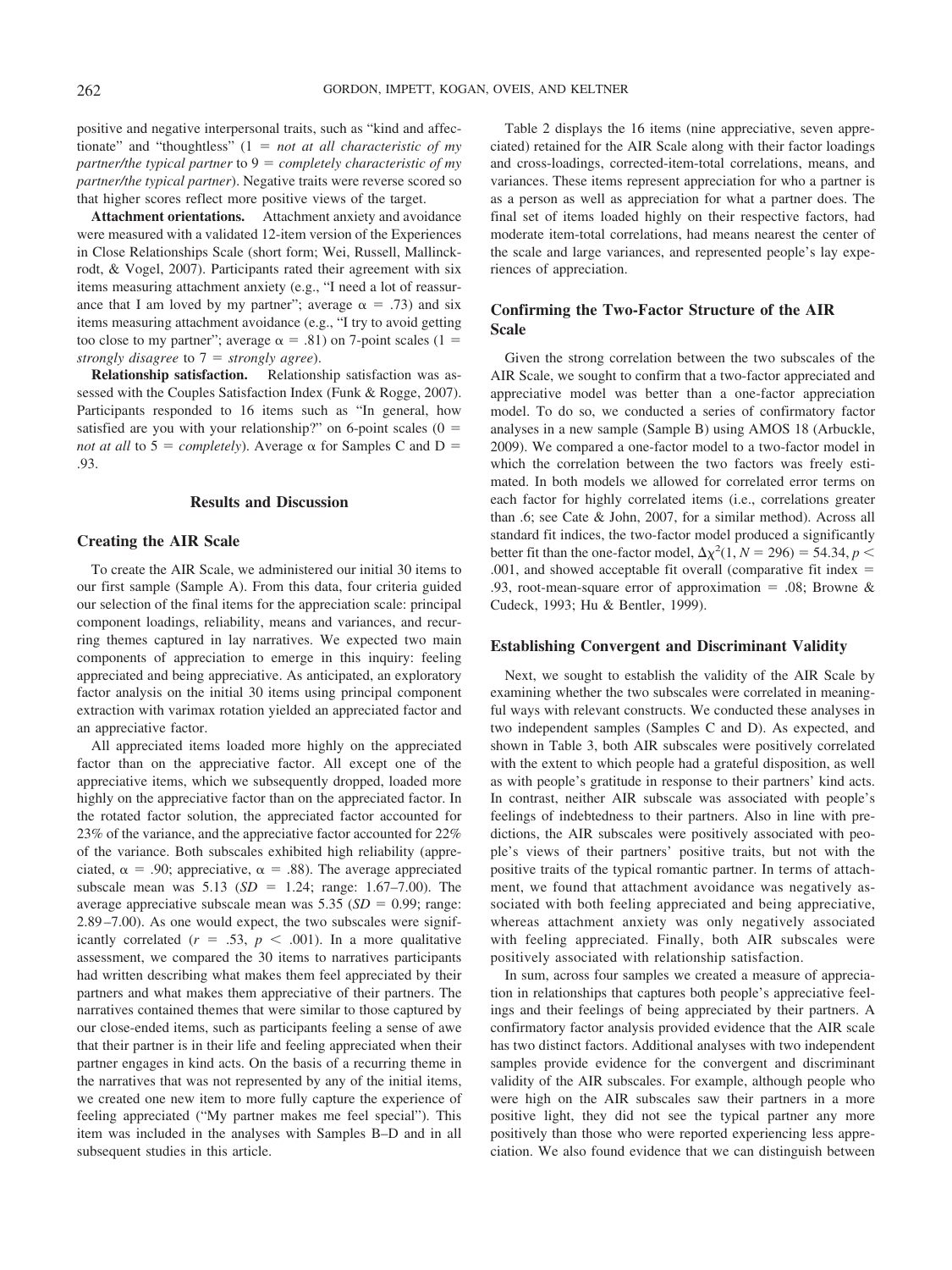#### Table 2

*Final Items in the Appreciation in Relationships (AIR) Scale With Factor Loadings, Corrected-Item-Total Correlations, Means, and Variances*

| AIR scale                                                                                                                               | Factor loading | Cross-loading | Corrected-item-total<br>correlation | M    | Variance |
|-----------------------------------------------------------------------------------------------------------------------------------------|----------------|---------------|-------------------------------------|------|----------|
| Appreciative subscale                                                                                                                   |                |               |                                     |      |          |
| 1. I tell my partner often that s/he is the<br>best.                                                                                    | .70            | .26           | .61                                 | 5.26 | 1.61     |
| 2. I often tell my partner how much I<br>appreciate her/him.<br>3. At times I take my partner for granted.                              | .72            | .27           | .65                                 | 5.79 | 1.24     |
| (R)                                                                                                                                     | .50            | .01           | .45                                 | 4.19 | 1.77     |
| 4. I appreciate my partner.                                                                                                             | .64            | .41           | .61                                 | 6.35 | 0.84     |
| 5. Sometimes I don't really acknowledge<br>or treat my partner like s/he is someone                                                     |                |               |                                     |      |          |
| special. $(R)$<br>6. I make sure my partner feels                                                                                       | .52            | .03           | .49                                 | 4.96 | 1.75     |
| appreciated.<br>7. My partner sometimes says that I fail to<br>notice the nice things that s/he does for                                | .79            | .25           | .76                                 | 5.65 | 1.27     |
| me. $(R)$<br>8. I acknowledge the things that my<br>partner does for me, even the really                                                | .46            | .18           | .47                                 | 4.75 | 1.98     |
| small things.<br>9. I am sometimes struck with a sense of<br>awe and wonder when I think about my                                       | .65            | .19           | .63                                 | 5.80 | 1.14     |
| partner being in my life.                                                                                                               | .30            | .09           | .20                                 | 5.10 | 1.50     |
| Appreciated subscale                                                                                                                    |                |               |                                     |      |          |
| 10. My partner makes sure I feel<br>appreciated.<br>11. When I am with my partner, sometimes<br>s/he will look at me excitedly and tell | .86            | .23           | .83                                 | 5.38 | 1.48     |
| me how much s/he appreciates me.<br>12. My partner often tells me the things that                                                       | .75            | .21           | .70                                 | 5.23 | 1.71     |
| s/he really likes about me.<br>13. At times my partner takes me for                                                                     | .72            | .20           | .68                                 | 5.23 | 1.57     |
| granted. $(R)$<br>14. My partner often expresses her/his<br>thanks when I do something nice, even                                       | .57            | .26           | .56                                 | 4.53 | 1.90     |
| if it's really small.<br>15. My partner doesn't notice when I do                                                                        | .71            | .25           | .68                                 | 5.36 | 1.48     |
| nice things for her/him. (R)<br>16. My partner makes me feel special. <sup>a</sup>                                                      | .65            | .18           | .62                                 | 4.98 | 1.66     |

*Note.* The appreciative subscale includes two items assessing people's appreciative attitudes (Items 3 and 9) and seven items assessing people's appreciative behaviors (Items 1, 2, 4, 5, 6, 7, 8).  $R$  = reverse scored.

<sup>a</sup> Item added to AIR Scale based on self-reported lay experiences.

the two AIR subscales: Consistent with attachment theory (Hazan & Shaver, 1987), people who were higher in attachment anxiety reported feeling less appreciated by their partners, but not less appreciative of them. In the remainder of this article we use the AIR Scale along with daily measures of appreciation to examine the extent to which feeling appreciated by one's partner and being appreciative of one's partner promote the maintenance of romantic bonds.

## **Study 1**

In Study 1, we examined the first three components of our proposed model (Paths A–C) by assessing the link between appreciation and responsiveness in a combined cross-sectional and 14-day daily experience study of individuals in romantic relationships. The ability to be responsive to a partner's needs is a valuable

quality in a relationship partner (Murray et al., 2006), and expressing responsiveness to a partner through understanding, validating, and caring behaviors is critical for the successful maintenance of ongoing romantic bonds (Laurenceau, Barrett, & Rovine, 2005; Maisel & Gable, 2009; Reis, Clark, & Holmes, 2004; Reis & Shaver, 1988). We examined associations between appreciation and responsiveness in two ways: First, we assessed whether the AIR Scale was associated with responsiveness to a partner's needs using individual difference measures gathered prior to the daily experience study. Second, we examined the associations between daily reports of appreciation and responsiveness using lagged-day analyses. This daily portion of the study is critical because it allowed us to assess the temporal sequence of our model by examining changes in appreciation and relationship maintenance from one day to the next.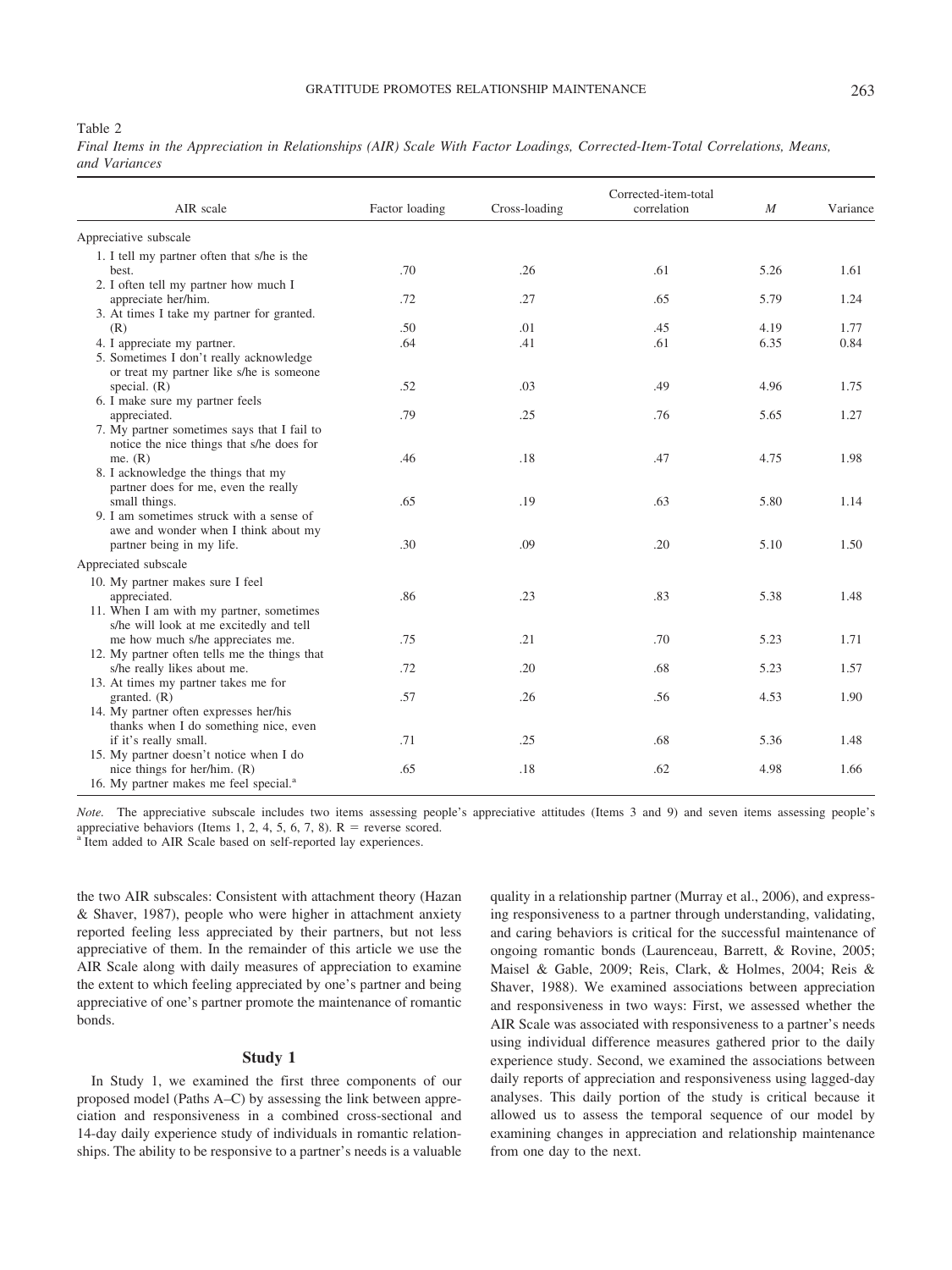Table 3

| Variable                           |           | $\mathcal{D}$ |          | $\overline{4}$   | 5      | 6         |        | 8         | 9                | 10        |
|------------------------------------|-----------|---------------|----------|------------------|--------|-----------|--------|-----------|------------------|-----------|
| 1. Appreciated                     |           | $.54***$      | $.35***$ | $.57***$         | .01    | $.57***$  | $-.01$ | $-.33***$ | $-.52***$        | $.63***$  |
| 2. Appreciative                    | $.57***$  | __            | $.45***$ | $.62***$         | .07    | $.55***$  | $-.06$ | $-.54***$ | $-.13$           | $.56***$  |
| 3. Grateful disposition            | $.34*$    | $.25*$        |          | $.38***$         | $-.07$ | $.37***$  | .16    | $-.46***$ | $-.30**$         | $.46***$  |
| 4. Gratitude                       | $.61***$  | $.60***$      | $.51***$ |                  | $.24*$ | $.54***$  | $-.11$ | $-.40***$ | $-.18^{\dagger}$ | $.51***$  |
| 5. Indebtedness                    | $-.01$    | .19           | $-.28*$  | $-.11$           |        | $-.00$    | $-.06$ | $-.03$    | $.22*$           | $-.05$    |
| 6. Partner positive traits         | $.47***$  | $.55***$      | $.35***$ | $.54***$         | .03    |           | .02    | $-.45***$ | $-.41***$        | $.54***$  |
| 7. Typical partner positive traits | $-.01$    | .09           | $.35***$ | .16              | .09    | .16       |        | .07       | $-.03$           | $-.04$    |
| 8. Attachment avoidance            | $-.45***$ | $-.58***$     | $-.14$   | $-.61***$        | $-.13$ | $-.41***$ | .07    |           | $.30***$         | $-.69***$ |
| 9. Attachment anxiety              | $-.48***$ | $-.11$        | $-.17$   | $-.26^{\dagger}$ | $-.01$ | $-.22*$   | $-.10$ | $.26*$    |                  | $-.46***$ |
| 10. Satisfaction                   | $.54***$  | $.66***$      | $.35***$ | $.67***$         | .12    | $.56***$  | $-.00$ | $-.56***$ | $-.26*$          |           |
|                                    |           |               |          |                  |        |           |        |           |                  |           |

*Convergent and Discriminant Validity of the Appreciation in Relationships Scale*

*Note.* Correlations above the diagonal are from Sample C ( $N = 93$ ); correlations below the diagonal are from Sample D ( $N = 79$ , except  $N = 50$  for gratitude and indebtedness).

 $p < .10.$   $p < .05.$   $p < .01.$   $p < .001.$ 

In both the cross-sectional and daily analyses we assessed whether feeling appreciated by one's partner promotes one's own appreciative feelings (Path A), being more appreciative of one's partner predicts greater responsiveness (Path B), and appreciative feelings mediate the link between feeling appreciated and being responsive (Path C). Across analyses we tested whether results held when controlling for relationship satisfaction. Both AIR subscales were highly correlated with satisfaction in our AIR Scale creation and validation study, and we wanted to rule out the alternative hypothesis that feelings of appreciation are simply a manifestation of people's satisfaction with their relationship.

## **Method**

Participants and procedure. The sample consisted of 78 undergraduates (65 women, 13 men) at the University of California, Berkeley, who were currently in romantic relationships. The sample was 59% Asian/Asian American, 21.8% European/ European American, 5.1% Hispanic, 3.8% African/African American, and 10.3% of other races/ethnicities or no reported ethnicity. The participants were nearly 21 years old on average  $(SD = 2.51;$ range: 18 –32) and had been involved in their current relationships for 1 year and 8 months on average  $(SD = 22.54$  months; range: 1 month to over 12 years). Nearly 3% of participants were married, 15% were cohabitating, 3% were engaged, and 37% were in long-distance relationships.

Interested participants were directed to an online website where they completed demographics as well as background measures of appreciation, responsiveness, and satisfaction. They were then given a link that directed them to an online survey to be filled out every night for 14 consecutive nights before going to bed. Each night, participants answered questions about their romantic relationships, including their feelings of appreciation, responsiveness, and satisfaction. Participants were sent e-mail reminders each night between 8 p.m. and 10 p.m. Diaries completed before 6 p.m. or after 6 a.m. were not included in the final analyses. Three participants did not have an adequate number of diaries to be included in the daily experience analyses. The remaining participants completed 908 diaries on time, an average of 12.1 days per person. Forty-three of the 75 participants (57.3%) completed all 14 diaries on time. Participants were given psychology course credit for their participation.

**Background measures.** In the initial online survey, participants completed a questionnaire with basic demographic information. Participants completed the AIR Scale (appreciative,  $\alpha$  = .87; appreciated,  $\alpha = .91$ ; subscales correlated,  $r = .72$ ,  $p <$ .001), as well as the four-item version of the relationship satisfaction measure used during the validation of the AIR Scale (Funk & Rogge, 2007;  $\alpha = .94$ ) and a six-item measure of responsiveness (adapted from Canevello & Crocker, 2010;  $\alpha$  = .89). The responsiveness items were rated on 7-point scales  $(1 = not at all to 7 = very much)$  and included statements such as "I try to make my partner feel comfortable about him/herself and how he/she feels," "I really try to understand my partner's concerns," and "I behave warmly and affectionately toward my partner."

**Daily measures.** The daily diary measures were kept brief (sometimes measured with only single items) to maintain participant motivation and maximize responses (Reis & Gable, 2000).

*Appreciation.* Participants were asked to rate how true the following statements were on scales from 1 (*not at all true*) to 5 (*completely true*): "Today, I felt very appreciated by my partner" and "Today, I felt very appreciative of my partner."

*Responsiveness.* Participants completed five items assessing their responsiveness that day (for similar scales, see Lemay & Clark, 2008; Peetz & Kammrath, 2011). They were given the prompt "Today, how much did you feel like . . ." and responded to the following four statements on scales from 1 (*not at all*) to 5 (*completely*): "You put your partner's needs and concerns above your own?" "You were able to be there for your partner if s/he needed you?" "You were focused on your own needs and concerns?" (reverse scored), and "You prioritized your own needs over your partner's?" (reverse scored). They also responded to the statement "Today, I was thoughtful and responsive to my partner's needs" on a scale from 1 (*not true at all*) to 5 (*very true*). All five items were averaged together to create a single responsiveness score (average within-day  $\alpha = .77$ ).

*Relationship satisfaction.* Participants responded to the statement "Today I think that our relationship was . . ." on a scale from 1 (*terrible*) to 5 (*terrific*), which has been used in previous daily experience studies (e.g., Gable & Poore, 2008; Gable, Reis & Downey, 2003).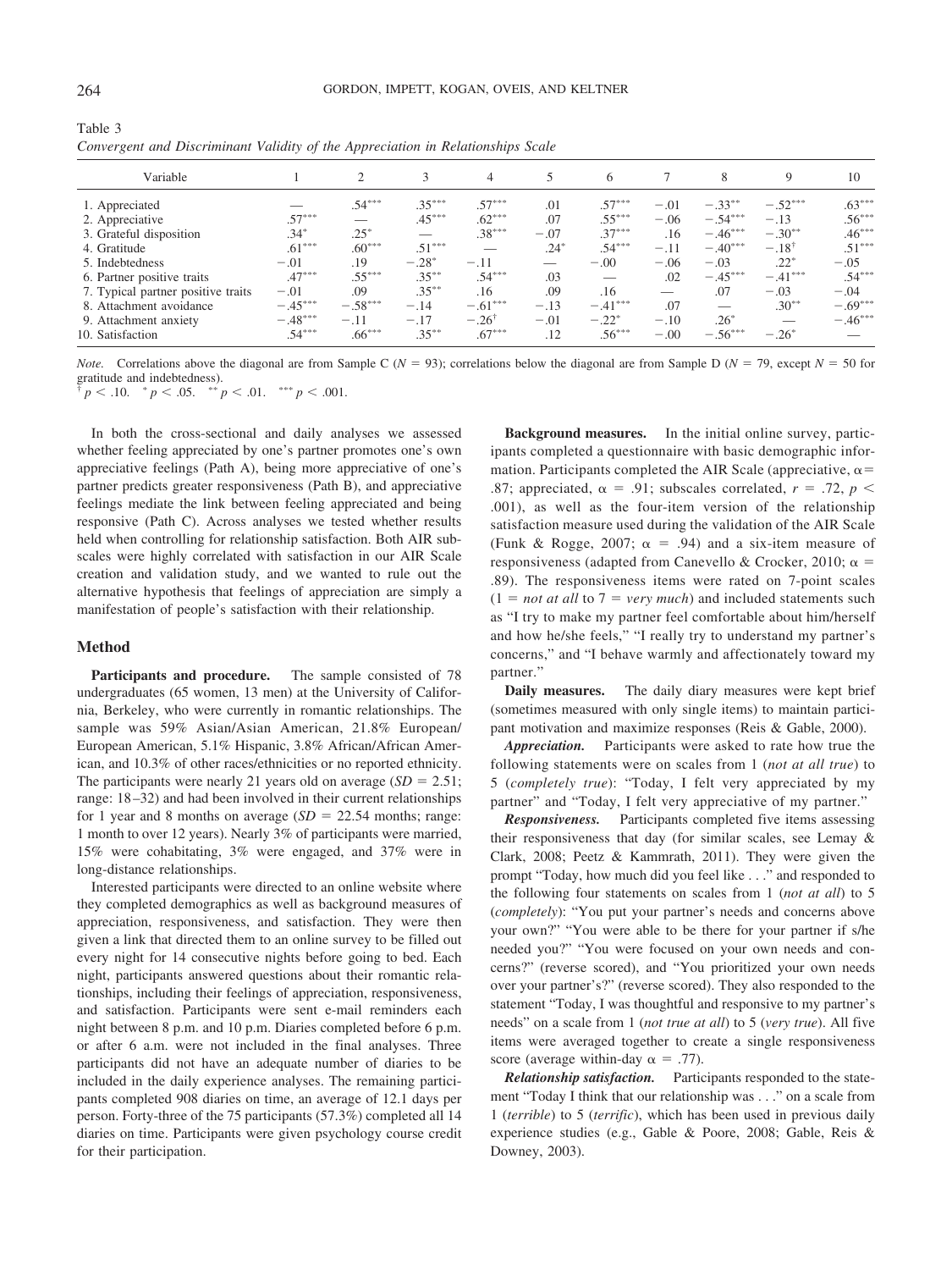## **Results and Discussion**

**Data-analytic strategy.** In this study, we analyzed crosssectional data collected in the background survey and daily data collected in the daily experience study. We analyzed the crosssectional data using traditional linear regression. We analyzed the daily experience data with multilevel modeling using the HLM computer program (Version 6.04; Raudenbush, Bryk, Cheong, Congdon, & du Toit, 2004) to control for dependencies in the same person's reports across days. Error terms for the intercepts at Level 1 were allowed to vary at Level 2 (Bolger, Davis, & Rafaeli, 2003). Since our proposed model has a time course, we conducted lagged-day analyses to examine the temporal sequence across days (West, Biesanz, & Pitts, 2000). For example, to examine whether feeling appreciated promotes appreciative feelings, we constructed a hierarchical linear model equation in which we predicted today's appreciative feelings from yesterday's feelings of being appreciated, controlling for yesterday's appreciative feelings. By controlling for yesterday's outcome variable, we were able to test whether our predictor is associated in changes in our outcome variable from one day to the next.

**Evidence for Paths A–C in our process model.** People who felt more appreciated by their partners reported being more appreciative of them in both the background and daily experience data, providing initial evidence for Path A in our model. In the background survey, people who reported feeling more appreciated by their partners were significantly more likely to report being appreciative of their partners relative to people who reported feeling less appreciated,  $\beta = .72$ ,  $t(71) = 8.65$ ,  $p < .001$ . Similarly, in the daily experience study, on days when people reported feeling more appreciated, they experienced increases in their own appreciative feelings the following day after controlling for their own appreciative feelings the previous day,  $\beta = .21$ ,  $t(521) = 3.12$ ,  $p < .01$ . In other words, feeling appreciated by a partner was associated with increases in feeling appreciative from one day to the next. Moreover, both of these effects remained significant when controlling for people's feelings of satisfaction (appreciated  $p_s < .05$ ; satisfaction  $ps < .14$ ).

We also found evidence for Path B in our process model. In the background survey, people who were more appreciative of their partners, as measured by the AIR Scale, reported being more responsive to their partner's needs,  $\beta = .59$ ,  $t(71) = 6.11$ ,  $p <$ .001. Moreover, analyses of the daily experience data revealed that on days when people reported feeling more appreciative, they experienced increases in responsiveness the following day,  $\beta$  =  $.17, t(524) = 4.42, p < .001$ . These effects remained significant when controlling for relationship satisfaction ( $p_s < .01$ ). In fact, when accounting for appreciative feelings, satisfaction was only a marginally significant predictor of responsiveness in the crosssectional data,  $\beta = .23$ ,  $t(70) = 1.88$ ,  $p < .07$ , and did not predict changes in responsiveness at the daily level  $(\beta = .01, t < 1)$ , suggesting that the extent to which people feel appreciative of their partners may be a better predictor of relationship maintenance than people's feelings of satisfaction.2

After obtaining evidence for Paths A and B, we tested our hypothesis that appreciative feelings would mediate the link between feeling appreciated by one's partner and being more responsive (Path C in our process model). Table 4 displays the results of the mediational analyses in Studies 1–3. In the cross-sectional

#### Table 4

*Appreciative Feelings Mediate the Link Between Feeling Appreciated and Relationship Maintenance in Studies 1–3*

| Outcome                                               | a        | b                  | $\mathbf{c}$ | $\mathbf{c}'$ | 95% CI                                                                         |  |  |  |
|-------------------------------------------------------|----------|--------------------|--------------|---------------|--------------------------------------------------------------------------------|--|--|--|
| Study 1                                               |          |                    |              |               |                                                                                |  |  |  |
| Cross-sectional<br>Responsiveness                     | $.72***$ | $.68***$           |              |               | $.36^{**}$ -.13 [.20, .62]                                                     |  |  |  |
| Lagged day<br>$\Delta$ Responsiveness                 | $.87***$ |                    |              |               | $.26***$ $.11***$ $-.10$ $[.11, .34]$                                          |  |  |  |
| Study 2                                               |          |                    |              |               |                                                                                |  |  |  |
| Lagged day<br>$\Delta$ Commitment                     | $.69***$ | $.11*$             |              |               | $.05 - .01$ [.01, .14]                                                         |  |  |  |
| Longitudinal<br>$\Delta$ Commitment                   |          | $.39^*$ $.41^*$    |              |               | $.03 - .01$ [.03, .48]                                                         |  |  |  |
| Dating instability<br>Still together                  |          | $.39^*$ $1.10^*$   |              |               | $.39^*$ $-.34^*$ $-.41^*$ $-.28^*$ $[-.37, -.001]$<br>$.50$ $.16$ $[.04, .84]$ |  |  |  |
| Study 3                                               |          |                    |              |               |                                                                                |  |  |  |
| Observed responsiveness .55***<br>Observed commitment | $.55***$ | $.24*$<br>$.23***$ |              |               | $.08 - .01$ [.02, .26]<br>$\leq 0.01 - 0.07$ [.0.5, .2.1]                      |  |  |  |

*Note.* Estimates represent standardized regression estimates except for "still together" (binary outcome  $= 0$  or 1); 95% confidence interval (CI) for the indirect effect is based on parametric bootstrapping (Preacher & Hayes, 2008) for cross-sectional and longitudinal data and the Monte Carlo method for assessing mediation (Preacher & Selig, 2010) for multilevel analyses, both with 20,000 resamples (significant at  $p < .05$  when the CI does not include 0).  $a =$  path from appreciated to appreciative;  $b =$  path from appreciative to relationship commitment and responsiveness after controlling for appreciated;  $c =$  direct effect of appreciated on relationship commitment and responsiveness;  $c'$  = effect of appreciated on relationship commitment and responsiveness after controlling for appreciative.

 $p < 0.10$ .  $p < 0.05$ .  $p \le 0.01$ .  $p \le 0.001$ .

data, people's feelings of being appreciated were significantly associated with reports of being more responsive to one's partner's needs, but this association was no longer significant when taking into account people's appreciative feelings. Likewise, in the daily experience data, on days when people felt more appreciated by their partners, they reported greater responsiveness the following

<sup>&</sup>lt;sup>2</sup> We also ran additional analyses controlling for relationship duration. Across studies, all of our results remained significant after accounting for relationship duration. In addition, we examined whether our findings varied by relationship status (long distance vs. proximal relationship) or gender. We did not find consistent effects across studies.

The appreciative and appreciated subscales share only a few items with similar wording; therefore it is possible that differences between our two subscales reflect differences in item wording rather than theoretically meaningful differences between being appreciative and feeling appreciated. To rule out this possibility, we conducted our analyses with subscales that included only those items that matched across subscales. Our findings held when using these smaller, matching subscales, although the results were weaker for the appreciative subscale, since most of the attitudinal items were removed. We also tested cross-partner effects in Study 3 and found that one person's appreciative feelings were more strongly related to his or her partner feeling appreciated  $(r = .38, p < .01)$  than were that person's feelings of being appreciated ( $r = .17$ ,  $p > .17$ ), providing further evidence that the two subscales represent theoretically distinct constructs, as opposed to simply reflecting differences between the way the items were worded in each subscale.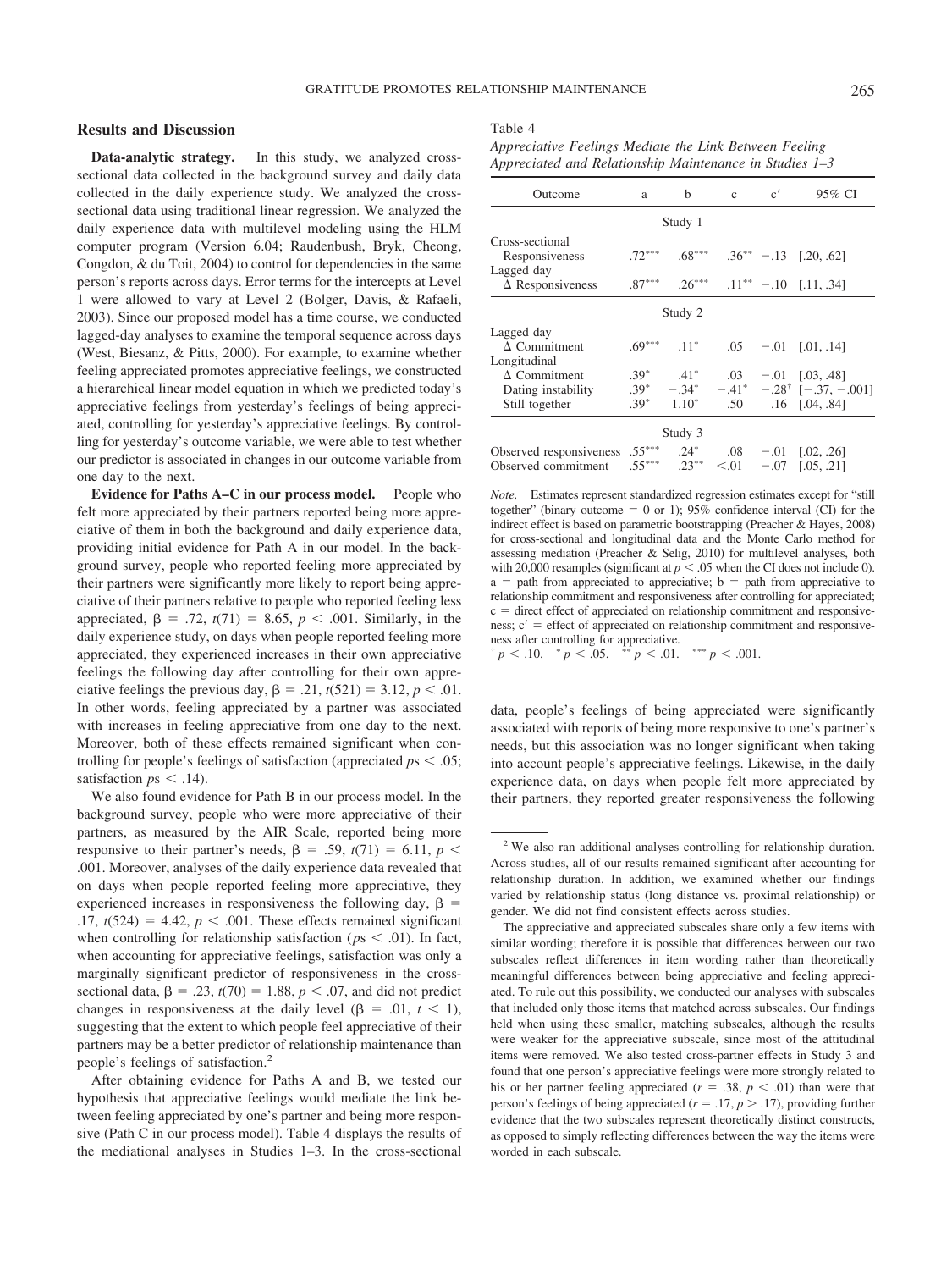day, and these effects were no longer significant when accounting for people's appreciative feelings that day. In other words, feeling appreciated by one's partner appears to promote one's own appreciative feelings, which, in turn, promote responsiveness to a romantic partner's needs. To test for the significance of our mediations, we constructed a 95% confidence interval (CI) for each indirect effect using bootstrapping techniques (Preacher & Hayes, 2008; Preacher & Selig, 2010). Bootstrap analyses are more sensitive tests of mediation relative to other methods, and this type of analysis increases power and maintains control over the Type I error rate (Preacher & Hayes, 2008). The null hypothesis of no mediation stipulates that the estimate for the indirect effect is 0. When 0 is not included in the CI, the null hypothesis is rejected. In both cases, as shown in Table 4, the CIs did not include 0, providing further evidence that feeling appreciated influences relationship maintenance through increased appreciative feelings.

In summary, this study provides initial evidence from both cross-sectional and daily experience data for the first three paths in our proposed model of appreciation and relationship maintenance. People who felt more appreciated by their partners reported being more appreciative of them, and these appreciative feelings were associated with greater responsiveness to a partner's needs. These findings support and extend a growing body of research on risk regulation by showing that feeling appreciated by a romantic partner provides people with a sense of security in their relationship necessary to allow them to focus on their partner's worth and value. In turn, this awareness of a partner's value boosts people's desires to maintain their relationships, such that they are more responsive to their partner's needs, even to the point of prioritizing their partners' needs over their own. Moreover, none of these effects were a function of people's global satisfaction with their relationships, allowing us to rule out the possibility that appreciation promotes the desire to maintain valued relationships simply because appreciative people are more satisfied. The lagged-day analyses provide evidence for a temporal sequence across days, but a crucial next step in this work is to examine the effects of appreciation on the maintenance of relationships over a longer period. In addition, another important next step will be to determine whether appreciation has similar associations with other indicators of relationship maintenance as well as with the actual stability of romantic relationships over time.

#### **Study 2**

In Study 2 we built upon our previous results by conducting a combined daily experience and longitudinal study in which we assessed the associations between appreciation and two new indicators of relationship maintenance: relationship commitment and relationship stability. Relationship commitment represents a global motivation to think and behave in ways that will help maintain one's relationship (Lydon & Zanna, 1990) and is a robust predictor of positive relationship behaviors and outcomes (e.g., Drigotas, Safstrom, & Gentilia, 1999; Johnson & Rusbult, 1989; Linardatos & Lydon, 2011). Relationship stability indexes whether people have considered dissolving or have dissolved their relationships, an important objective measure of relationship maintenance. Participants completed measures of appreciation and relationship commitment for 7 consecutive nights. They also completed indi-

vidual difference measures of appreciation, commitment, and relationship stability 9 months apart.

As in Study 1, we tested the first three paths of our model, assessing whether feeling appreciated by one's partner promotes one's own appreciative feelings (Path A) and being appreciative of one's partner forecasts increases in relationship commitment from one day to the next and over 9 months (Path B). We also assessed whether people who were more appreciative at baseline were more likely to still be in their relationships at the 9-month follow-up (Path B). Finally, we assessed whether appreciative feelings mediated the link between feeling appreciated and maintaining one's relationship (Path C). As in Study 1, we reran our analyses controlling for relationship satisfaction to rule out the possibility that our measures of appreciation are simply tapping into people's feelings of satisfaction with their relationships.

## **Method**

Participants and procedure. The sample consisted of 99 undergraduates (83 women, 16 men) at the University of California, Berkeley, who were currently in romantic relationships. The sample was 29.1% European/European American, 47.6% Asian/ Asian American, 12.6% Hispanic, and 10.7% of other races/ ethnicities. The participants were 20 years old on average  $(SD =$ 2.0; range: 18 –30) and had been involved in their current relationships for 1.5 years on average  $(SD = 15.4 \text{ months}; \text{range: } 1 \text{ month})$ to over 5 years). Four percent of participants were married, 18% were cohabitating, 2% were engaged, and 43% were in longdistance relationships.

Interested participants were directed to an online website where they completed baseline measures of appreciation, commitment, and satisfaction. They were then given a link that directed them to an online survey to be completed every night for 7 consecutive nights before going to bed. Each night, participants answered questions about their romantic relationships, including their feelings of appreciation, commitment, and satisfaction. Participants were sent e-mail reminders each night between 8 p.m. and 10 p.m. Diaries completed before 5 p.m. or after 6 a.m. were not included in the final analyses. Participants completed 606 diaries on time, an average of 6.12 (out of 7) days per person. Seventy-five of the 99 participants (76%) completed all seven diaries on time. Participants were given psychology course credit for their participation.

Nine months after completing the daily experience study, participants were recontacted and provided with a link to an online follow-up survey. Of the 99 participants who provided background and diary data, 51 participants (52%) completed the follow-up survey. Participants who completed and did not complete the follow-up did not significantly differ in baseline appreciation, satisfaction, or commitment. Fourteen participants (27%) indicated that they had broken up with their partner by the follow-up. As compensation for completing the follow-up survey, participants were entered into a raffle for a chance to win a \$100 prize.

**Background measures.** In the initial online survey, participants completed a questionnaire with basic demographic information, as well as the same measure of relationship satisfaction ( $\alpha$  = .89) used in Study 1. Appreciation was measured with the AIR Scale (appreciative,  $\alpha = .81$ ; appreciated,  $\alpha = .86$ ; subscales correlated,  $r = .45$ ,  $p < .001$ ). Relationship commitment was measured with a standard seven-item measure of relationship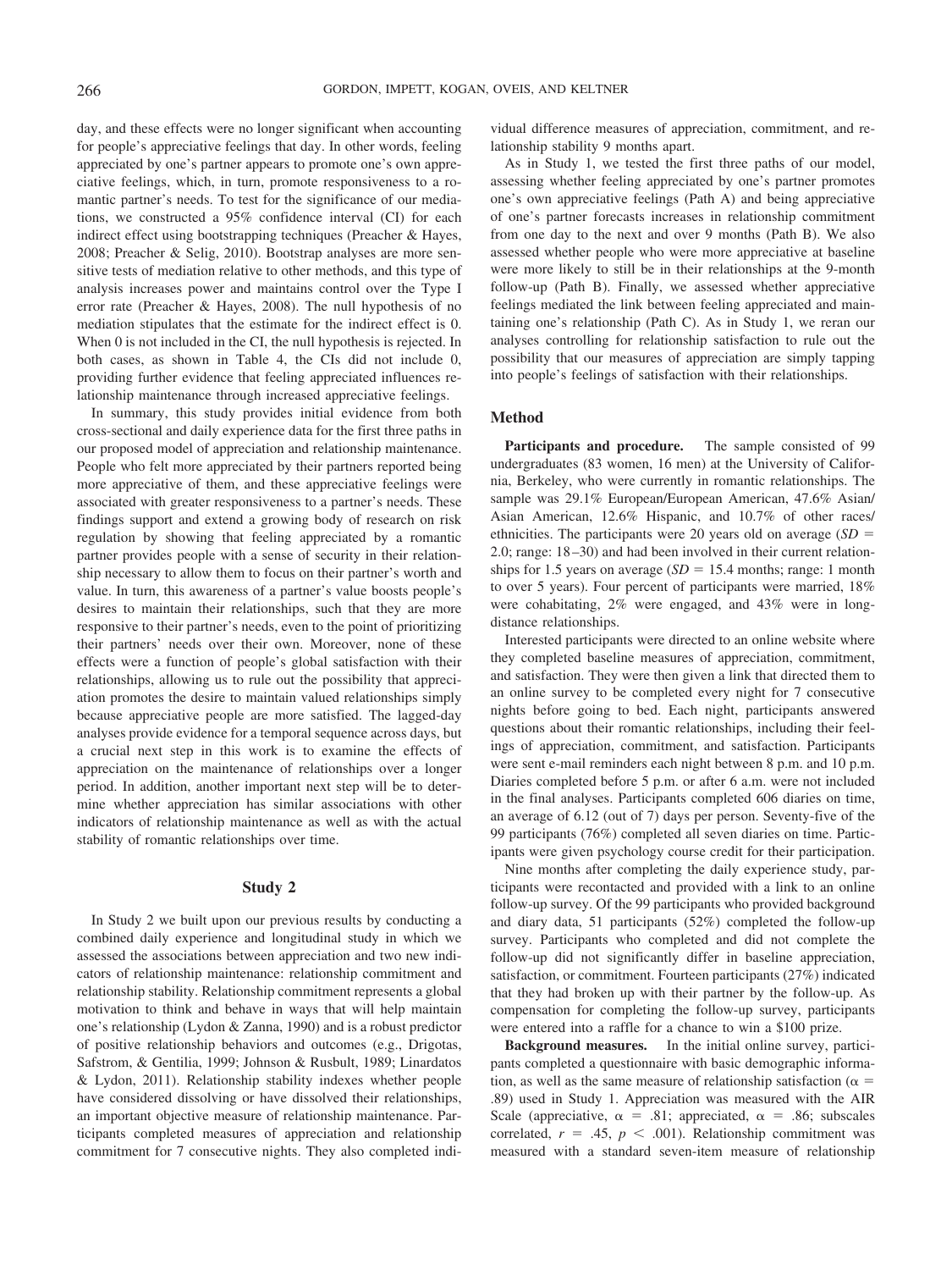commitment (Rusbult, Martz, & Agnew, 1998). They completed items such as "I want our relationship to last for a very long time" on 9-point scales  $(1 = do not agree at all to 9 = agree com$ *pletely*). In this sample,  $\alpha$  is .90.

**Daily measures.** As in Study 1, the daily diary measures were kept brief and assessed with 5-point scales. Relationship satisfaction was measured with the same item from Study 1.

*Appreciation.* Participants rated the extent to which they felt appreciative and appreciated that day.

*Relationship commitment.* Participants responded to the question "Today, how much did you feel like you were highly committed to your relationship?"

**Follow-up measures.** At the 9-month follow-up, participants reported whether they were still with the same partner. If they were still together, they completed the same measures of appreciation (appreciative,  $\alpha = .76$ ; appreciated,  $\alpha = .90$ ;  $r = .63$ ,  $p < .001$ ) and commitment ( $\alpha = .91$ ) assessed at baseline. They also completed a measure of dating instability (adapted from Booth, Johnson, & Edward, 1983; see Impett et al., 2010, for a similar measure;  $\alpha = .84$ ), which included the items "In the past month, have you considered breaking up with your romantic partner?" and "In the past month, have you and your partner discussed the possibility of breaking up?" measured on 5-point scales  $(1 = not$ *at all* to  $5 = \text{very much}$ .

#### **Results and Discussion**

**Data-analytic strategy.** Since the daily experience data had up to 7 data points nested within participants, we used the same data-analytic strategy described in Study 1 (HLM 6.04; Raudenbush et al., 2004). To assess whether appreciation influenced commitment and stability at the 9-month follow-up, we conducted a series of longitudinal analyses using multiple regression. The analyses with relationship commitment were similar to the laggedday analyses in that we controlled for relationship commitment at baseline, allowing us to examine whether appreciation predicted changes in relationship commitment over time. We used logistic regression to assess whether people's feelings of appreciation at baseline predicted whether they were still with their partners at the follow-up.

**The AIR Scale over time.** The AIR Scale had strong test– retest reliability from baseline to the 9-month follow-up (appreciative  $r = .61, p < .001$ ; appreciated  $r = .71, p < .001$ ). Paired-samples *t* tests revealed that people's appreciative feelings declined significantly from baseline to follow-up (baseline mean = 5.60, follow-up mean = 5.31),  $t(35) = 2.14$ ,  $p < .05$ , and there was a marginally significant decline in feeling appreciated by one's partner (baseline mean  $= 5.36$ ; follow-up mean  $= 5.09$ ),  $t(35) = 1.76$ ,  $p = .09$ , consistent with existing research showing that relationship quality tends to decline over time (e.g., Bradbury, Fincham & Beach, 2000; Huston, McHale, & Crouter, 1986).

**Evidence for Paths A–C in our process model.** Analyses of the daily experience data provided additional evidence for Path A in our process model. On days when people reported feeling more appreciated, they experienced increases in their own appreciative feelings the following day, relative to days when people felt less appreciated,  $\beta = .15$ ,  $t(463) = 2.59$ ,  $p = .01$ . These effects remained significant after controlling for people's relationship satisfaction that day (appreciated  $p < .05$ , satisfaction  $t < 1$ ).

Analyses of the longitudinal data revealed that the extent to which people felt appreciated by their partners at baseline did not predict changes in their own appreciative feelings across 9 months ( $\beta$  = .10,  $t < 1$ ). This finding suggests that the effects of feeling appreciated may be more immediate, accounting for changes in one's appreciative feelings in the moment, but not necessarily over the long term. However, our small sample size prevents us from drawing firm conclusions about this null effect.

We also received additional support for Path B in our proposed process model, that is, that appreciative feelings promote relationship maintenance. Analyses of the daily experience data revealed that on days when people reported feeling more appreciative of their partners, they experienced increases in their commitment to their relationship the following day,  $\beta = .10$ ,  $t(459) = 2.62$ ,  $p <$ .01. Appreciative feelings also predicted changes in commitment over time in the longitudinal data: The extent to which people felt appreciative of their partners at baseline was associated with greater commitment at the 9-month follow-up, after controlling for commitment at baseline,  $\beta = .41$ ,  $t(33) = 2.41$ ,  $p < .05$ . That is, people who felt more appreciative of their partners at baseline experienced increases in commitment across 9 months relative to those who felt less appreciative at baseline. Effects remained significant or marginally significant when controlling for baseline satisfaction (daily  $p < .06$ ; follow-up  $p < .05$ ). In fact, as in Study 1, when accounting for appreciative feelings, satisfaction did not significantly predict changes in commitment in daily life or over time (*t*s  $\leq$  1.10, *p*s  $> .27$ ).

We also examined the link between appreciation and relationship maintenance by testing whether appreciative feelings predicted the stability of relationships over time. People who were more appreciative of their partners at baseline were less likely to report thinking about or discussing a possible breakup with their partner 9 months later,  $\beta = -.45$ ,  $t(34) = 2.94$ ,  $p < .01$ . Most critically, people who were more appreciative of their partners at baseline were significantly more likely to still be in their relationships at the follow-up, relative to people who were less appreciative (*B* = 1.27, Wald  $\chi^2$  = 7.60, *p* < .01; odds ratio = 3.58, 95% CI [1.45, 8.85]). That is, for each unit increase in appreciative feelings, people were 3.58 times more likely to still be in their relationships 9 months later. As in the previous analyses, both of these effects remained significant or marginally significant after controlling for satisfaction (dating instability  $p < .01$ ; still together  $p < .10$ ). In contrast, when accounting for appreciative feelings, satisfaction only predicted whether people were still in their relationships (dating instability  $\beta = .02$ ,  $t < 1$ ; still together  $B = 1.13$ , Wald  $\chi^2 = 4.36, p < .05$ ).

In our final set of analyses, we tested our hypothesis that appreciative feelings would mediate the link between being appreciated and experiencing greater commitment and relationship stability, as represented by Path C in our process model. As shown in Table 4, which includes results of the mediational analyses, people's feelings of being appreciated did not significantly predict changes in commitment from one day to the next, nor over time. However, even in the absence of a direct effect, a significant indirect effect provides evidence of mediation (Shrout & Bolger, 2002; Zhao, Lynch, & Chen, 2010), and as in Study 1, we found significant evidence for the predicted indirect effects. That is, one of the ways in which feeling appreciated by one's partner influ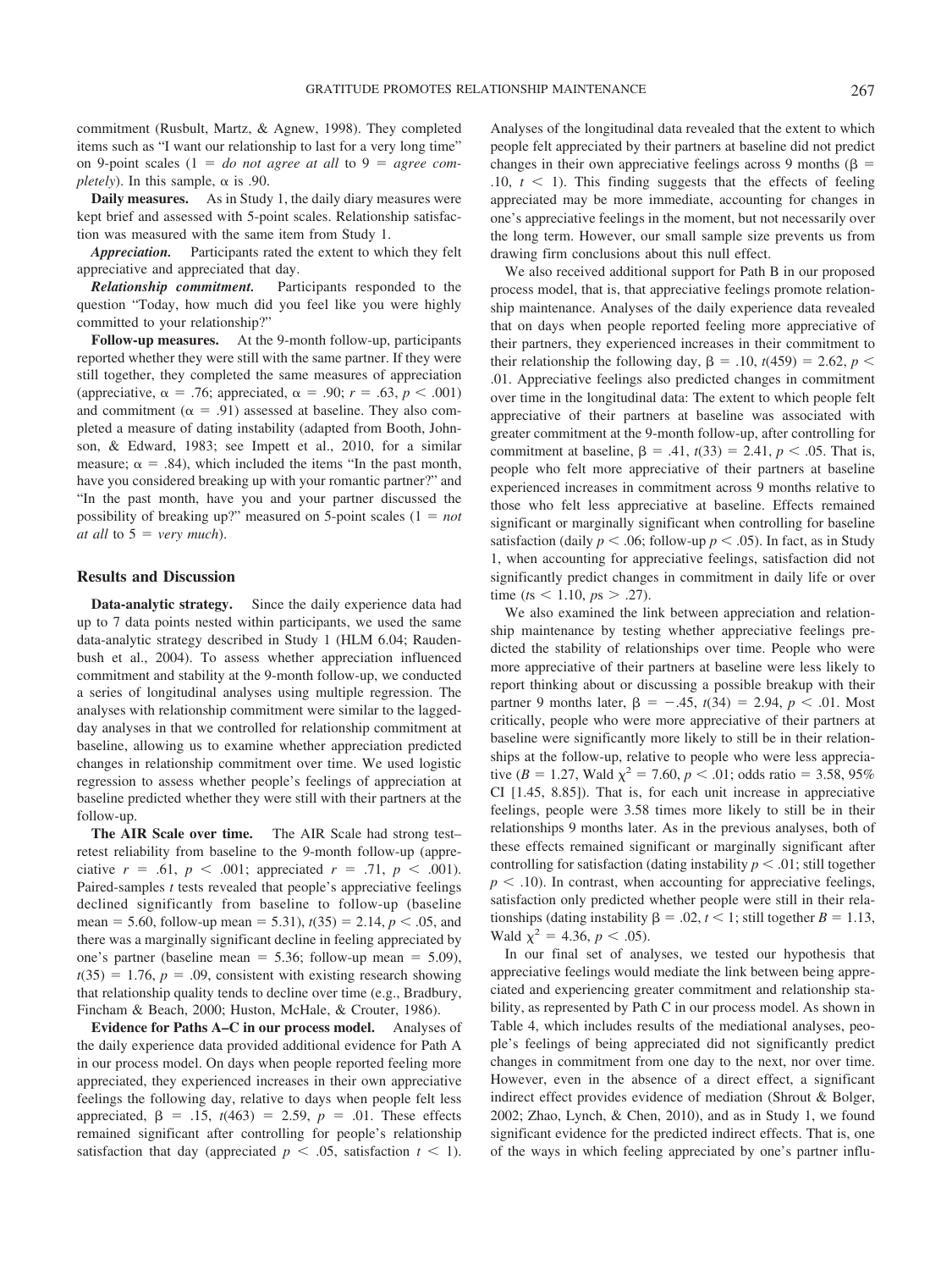ences commitment to and persistence in one's relationship is by enabling people to focus on their own appreciative feelings.

In this study, we again found evidence for a risk regulation approach to appreciation, such that people became more appreciative of their partners when they felt appreciated by them. In turn, people who were more appreciative of their partners were more likely to take the risky step of maintaining their commitment to their relationships over time. This study also provided evidence for the role of appreciation in another way, by showing that appreciation influences not just how people think and act in their relationship, but also whether they actually remain in their relationships over time. If appreciation serves as a barometer for relationships, helping people gauge when to self-protect and when to invest, then people who experience more appreciation in their relationships should be more likely to remain in their relationships over time. Indeed, we found that people who were more appreciative of their partners were significantly more likely to still be in their relationships at the 9-month follow-up.

The results of the studies we have reported thus far are limited, however, in that they all rely on the use of self-report data. Indeed, all existing research on gratitude in relationships has relied exclusively on self-report measures; an important next step in this line of work is to ensure that the overlap between appreciation and relationship outcomes is not simply due to semantic overlap between measures. In addition, our first three studies included data from only one member of a couple. Dyadic data are necessary to test the interpersonal components of our process model concerning how appreciation is communicated from one romantic partner to another. We address these limitations in Study 3.

#### **Study 3**

The primary objective of our final study was to examine whether appreciation influences behavioral responses to a partner's needs as well as expressions of commitment during dyadic interactions in the laboratory. To this end, we brought couples into the laboratory to take part in videotaped conversations about important topics in their relationships. We expected to replicate our previous findings that people who are more appreciated by their partners are more appreciative of them (Path A). We also expected to find that people who are more appreciative of their partners are seen by outside observers as more responsive and committed to their romantic partners during dyadic interactions (Path B), and that appreciative feelings mediate the link between feeling appreciated and being more responsive and committed during interactions (Path C). In addition to replicating our previous findings, we tested the last two paths in our model concerning the interpersonal transmission of appreciation. Specifically, we examined whether people feel more appreciated by partners who are seen as more responsive and committed (Path D) and whether these observed behaviors are one way in which appreciation is communicated from one partner to the other (Path E). Thus, this final study tests each of the critical paths in our model of dyadic appreciation processes in romantic relationships.

## **Method**

**Participants and procedure.** As part of a larger study of romantic couples (Impett et al., 2010), both members of 63 heterosexual dating couples were recruited from the San Francisco Bay Area by means of online flyers posted on Craigslist.org and paper flyers placed throughout the Bay Area. Participants comprised a diverse range of ethnic backgrounds: 52% European/ European American, 20% Chinese/Chinese American, 8% African/African American, 5% Mexican/Mexican American, and 15% other races/ethnicities. On average, participants were 24 years old  $(SD = 6.7; \text{ range: } 18-60)$  and had been dating for over 2 years  $(SD = 24.4$  months; range: 2 months to 8 years). Forty-eight percent were cohabitating.

After both partners agreed to take part in the study, the participants were e-mailed a web link to a background survey to be completed before the couple arrived at the laboratory. Couples came to the laboratory, completed self-report measures, and then participated in several videotaped interactions. We experienced problems with the audio equipment during 14 of the 63 couples' laboratory sessions, limiting our final sample for observational data to 49 couples. The couples engaged in six conversations made up of three topics in which each partner took a turn being the "speaker" (one conversation) and the "listener" (a second conversation). Each member of the couple was asked to recall a time when he or she had engaged in a sacrifice for his or her partner, a time when he or she had felt a lot of love for his or her partner, and a time when he or she had experienced suffering. Each partner took turns being the speaker and the listener. The mean length of the conversations was  $3 \text{ min } 37 \text{ s } (SD = 1 \text{ min } 10 \text{ s}; \text{ range: } 51 \text{ s to } 8$ min 22 s). Speaking order for the conversations was randomly assigned through a coin toss. Each member of the couple was paid \$20.

Couples were seated in two chairs in a private room with the chairs angled to face each other. Two cameras were mounted on the wall, with one camera pointed at each participant at an angle to allow for a full frontal recording. The cameras were visible to the couple and captured an image of the participants from the top of their heads to their laps. The cameras were controlled by research assistants in an adjacent control room who could see and hear the activities in the experiment room and communicate with the couples via an intercom.

**Background measures.** Appreciation was measured with the AIR Scale on a 5-point scale (appreciative,  $\alpha = .82$ ; appreciated,  $\alpha$  = .86; subscales correlated,  $r = .53$ ,  $p < .001$ ).<sup>3</sup> Relationship satisfaction was measured with five items such as "I feel satisfied with our relationship" (Rusbult et al., 1998;  $\alpha = .89$ ) on 7-point scales.

**Observer ratings of responsiveness and commitment in semistructured conversations.** Two coders independently coded the listener for three aspects of responsiveness (i.e., understanding, validation, and caring) using a coding scheme developed by Maisel, Gable, and Strachman (2008). Coders indicated the extent to which listeners seem to *understand* their partners' experiences (i.e., ask clarifying questions about the experience, nod along with partner, "mmhmm"), *validate* their partners' experiences (i.e., acknowledge that it was an important experience,

<sup>&</sup>lt;sup>3</sup> Due to the nonindependent nature of our dyadic data, when calculating correlations we used the pairwise data entry method and calculated Pearson's  $r$ , adjusting the standard error to  $1/\sqrt{n}$  and treating the resulting test statistic as a *Z* statistic (Kenny, Kashy, & Cook, 2006).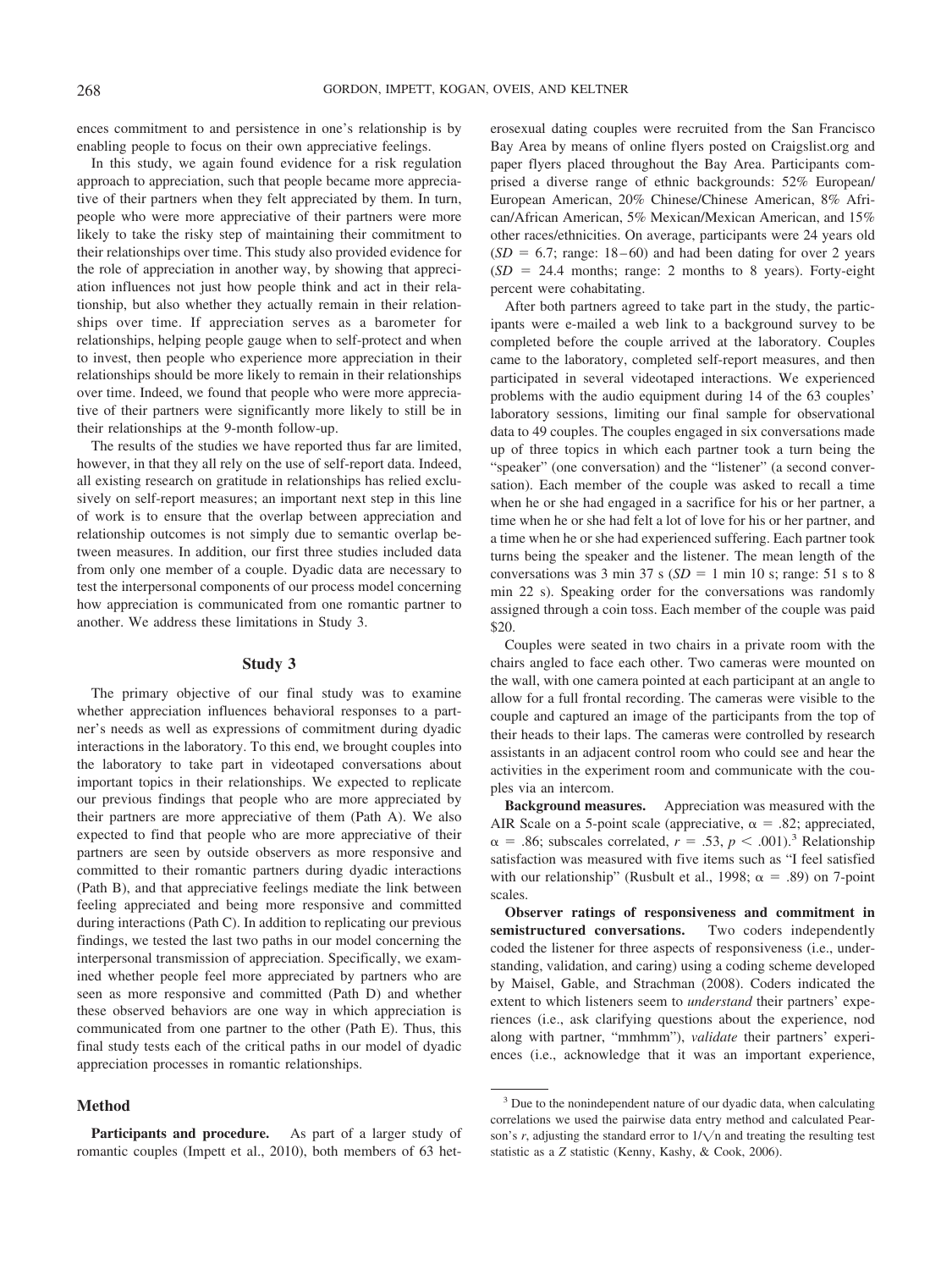validate the partner's identity and feelings), and express *caring* toward their partners (i.e., express commitment to partner, say "I love you") on 7-point scales  $(1 = not at all to 7 = a great deal)$ . The coders overlapped on one third of the conversations (intraclass correlations  $= .79, .70,$  and  $.77$  for understanding, validation, and caring, respectively). We combined the three codes for each conversation into one overall responsiveness code for that conversation (Maisel et al., 2008), and averaged the responsiveness codes across the three conversations to yield a single responsiveness score ( $\alpha = .68$ ).

Three coders independently coded the observed commitment of both partners during all six conversations. The coders indicated the extent to which each partner is "committed to maintaining the relationship with their partner" on a 7-point scale  $(1 = not at all)$ to  $7 = a$  *great deal*). The coders overlapped on  $100\%$  of the conversations (average intraclass correlation  $= .81$ ). We created two composite scores for each participant by averaging across the three conversations in which they were the speaker ( $\alpha = .80$ ) and the three conversations in which they were the listener ( $\alpha = .76$ ). The two composites were highly correlated  $(r = .93, p < .001)$ , so we averaged them to create a single composite score of observed commitment.

### **Results and Discussion**

**Data-analytic strategy.** Since this study included both members of dating couples, violating assumptions of independence, we analyzed the data using multilevel modeling with PASW 18.0 mixed models (IBM SPSS, 2009). This analysis strategy assumes that data from two members of a couple are not independent and treats the dyad rather than the individual as the unit of analysis.

**Additional evidence for the validity of the AIR Scale.** The collection of dyadic data in this final study allowed us to provide additional evidence for the validity of the AIR Scale by examining cross-partner associations between the AIR subscales. Results showed that the extent to which partners felt appreciative of each other were positively associated ( $r = .38$ ,  $p < .01$ ), but the extent to which the two partners felt appreciated by each other was not significantly correlated  $(r = .17, ns)$ . Most critically, people who reported feeling more appreciative of their partners had partners who felt more appreciated by them,  $\beta = .50$ ,  $t(66) = 5.87$ ,  $p <$ .001, and this association remained significant even when controlling for satisfaction: appreciative,  $\beta = .41$ ,  $t(62) = 4.37$ ,  $p < .001$ ; satisfaction,  $\beta = .09$ ,  $t(59) = 2.52$ ,  $p < .05$ <sup>4</sup>

We also tested whether people's appreciative feelings predicted the extent to which their partners felt appreciated beyond their partners' own appreciative feelings (Lemay & Clark, 2008; Lemay, Clark, & Feeney, 2007). We found that even when taking into account the link between one's own appreciative and appreciated feelings, one partner's appreciative feelings continued to significantly predict the other partner's feelings of being appreciated,  $\beta = .23$ ,  $t(76) = 2.54$ ,  $p < .05$ , suggesting that the AIR Scale is capturing the interpersonal transmission of appreciation from one partner to the other. In short, people's feelings of being appreciated are informed by their partners' appreciative feelings.

**Evidence for Paths A–E in our process model.** In line with the results of our previous two studies, we received additional support for Path A: People who felt more appreciated by their partners reported being more appreciative,  $\beta = .53$ ,  $t(119) = 6.90$ ,

 $p < .001$ , and this effect held when controlling for relationship satisfaction: appreciated,  $\beta = .31$ ,  $t(113) = 3.73$ ; satisfaction,  $\beta =$  $.36, t(121) = 4.22, \text{ both } ps < .001.$ 

Corroborating our previous self-report findings and providing additional support for Path B, people who were more appreciative of their partners were seen as more responsive,  $\beta = .24$ ,  $t(86) =$ 2.57,  $p < .05$ , and more committed,  $\beta = .21$ ,  $t(66) = 3.25$ ,  $p <$ .01, by outside observers as they interacted with their partners in the laboratory. As in the previous studies, these effects held when controlling for satisfaction ( $\beta s > .18$ ,  $\beta s < .05$ ). In fact, relationship satisfaction was not a significant predictor of either observed variable when accounting for appreciative feelings ( $\beta$ s < .08,  $p$ s > .35).

Tests of mediation provided additional support for our hypothesis that appreciative feelings mediate the link between feeling appreciated and relationship maintenance (Path C in our process model). As in Study 2, feelings of being appreciated did not directly predict observed responsiveness and commitment. However, as shown in Table 4, we found significant indirect effects of appreciated feelings on observed responsiveness and commitment through people's own appreciative feelings. That is, people who felt more appreciated reported being more appreciative and, in turn, exhibited more responsive behaviors and were seen as more committed as they interacted with their romantic partners in the laboratory.

This final study also provides evidence for the final two paths in our model, which focus on the transmission of appreciation between romantic partners. We found strong support for Path D, that is, that one partner's responsiveness and commitment were associated with the other partner's reports of feeling appreciated. People felt more appreciated by partners who were rated by outside observers as relatively more responsive to their partner's needs,  $\beta = .45$ ,  $t(66) = 4.90$ ,  $p < .001$ , and committed to their relationships,  $\beta = .44$ ,  $t(60) = 4.66$ ,  $p < .001$ . Furthermore, both of these observed variables remained significant predictors when they were entered simultaneously ( $\beta$ s = .24,  $\beta$ s < .05), suggesting that behavioral displays of responsiveness and commitment uniquely influence people's feelings of being appreciated by their partners.

We also found evidence for our hypothesis that behavioral displays of relationship maintenance are a critical way in which feelings of appreciation are transmitted from one partner to another

<sup>&</sup>lt;sup>4</sup> The empathic accuracy literature shows that women tend to demonstrate greater empathic accuracy than men in judging the emotions of their interaction partners (e.g., Acitelli, 1992; Briton & Hall, 1995; Hall & Schmid Mast, 2008). In line with these findings, in Study 3 we found that gender moderated the extent to which a romantic partner's appreciative feelings predicted one's own feelings of being appreciated ( $\beta = .19$ ,  $p <$ .05), such that the association was stronger for women ( $\beta = .75$ ,  $p < .001$ ) than for men ( $\beta = .34$ ,  $p < .01$ ). There were no other significant gender interactions in Study 3.

The degrees of freedom for our fixed effects were calculated with the Satterthwaite (1946) approximation. This method of approximation was recommended by Campbell and Kashy (2002) and yields degrees of freedom for each predictor that are somewhere between the number of dyads and the number of individuals in the study. The degrees of freedom can be fractional, and have been rounded to the nearest integer (Kenny et al., 2006).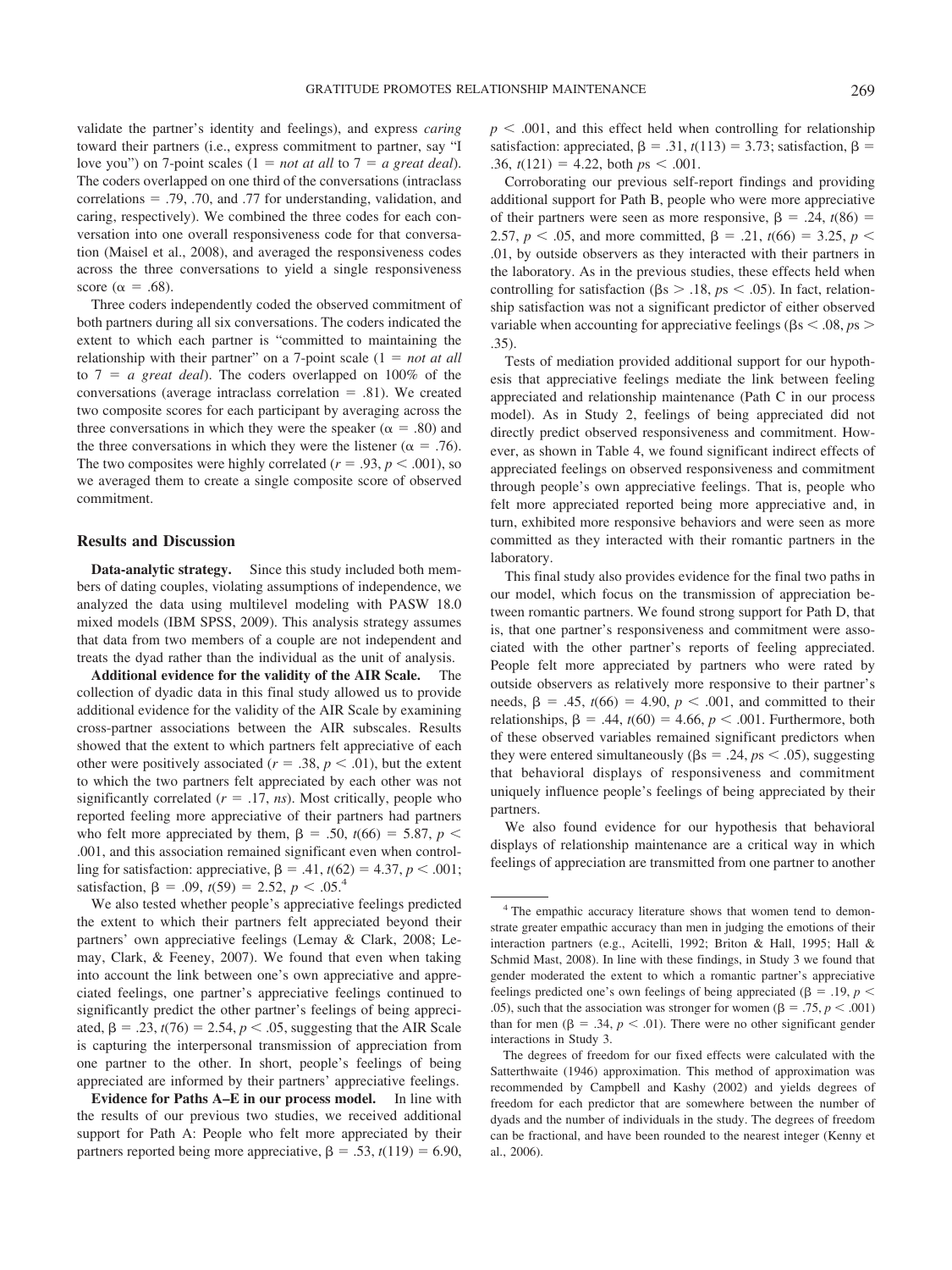(Path E). The link between one partner's appreciative feelings and the other partner's feelings of being appreciated were partially mediated by outside observer ratings of responsiveness and commitment: responsiveness, b path:  $\beta = .34$ ,  $t(54) = 4.06$ ,  $p < .001$ ; c' path:  $\beta = .35$ ,  $t(62) = 4.18$ ,  $p < .001$ ; commitment, b path:  $\beta =$ .30,  $t(46) = 3.62$ ,  $p < .001$ ; c' path:  $\beta = .38$ ,  $t(66) = 4.41$ ,  $p <$ .001. We used the Monte Carlo method for assessing mediation (Preacher & Selig, 2010) with 20,000 resamples to create 95% CIs for our indirect effects. Neither CI included 0, providing additional evidence of partial mediation (responsiveness, 95% CI [.02, .17]; commitment, 95% CI [.02, .12]). In other words, one of the ways in which appreciative people convey their feelings of appreciation to their partners is through behavioral displays of responsiveness and commitment. In turn, when people observe their partners as being more responsive and committed, they feel more appreciated.

In summary, the results of this final study showed that appreciation is associated with outside observer ratings of responsiveness and commitment as partners interact in the laboratory, corroborating our self-report findings from Studies 1 and 2. As in our previous studies, all our findings remained significant after controlling for relationship satisfaction. We also found evidence for the interpersonal components of our process model. Consistent with risk regulation and evolutionary analyses, people felt more appreciated by partners who were seen by outside observers as being committed and responsive to their partners' needs. Moreover, these behavioral displays were one way in which appreciation was communicated between partners. That is, when one partner felt appreciative and engaged in maintenance behaviors that transmitted his or her appreciation, the other partner felt more appreciated. Taking these findings one step further, the second partner's feelings of being appreciated should provide him or her with the sense of security needed to promote his or her own appreciative feelings. These feelings of appreciation should thus create an upward cycle whereby appreciation promotes relationship maintenance and relationship maintenance promotes appreciation.

## **General Discussion**

In this multimethod investigation of romantic couples, we created a new measure of appreciation in relationships and provided evidence that two interrelated aspects of appreciation—feeling appreciated by one's partner and being appreciative of one's partner—are critical for relationship maintenance. Our findings extend recent research on close relationships that shows that cultivating a sense of thankfulness and gratitude for a partner and his or her kind deeds is vital for maintaining happy relationships over time (e.g., Algoe et al., 2010; Gordon et al., 2011; Kubacka et al., 2010). Drawing upon the risk regulation literature (Murray & Holmes, 2009; Murray et al., 2006), we proposed a model of appreciation and relationship maintenance whereby feeling appreciated by one's partner provides people with a sense of security that enables them to focus on their own appreciative feelings. In turn, being appreciative of one's partner helps people recognize the value in their relationships and promotes a desire to maintain one's relationship over time. We also proposed that relationship maintenance behaviors are one way in which appreciation is communicated between partners.

Studies 1–3 provided evidence for our proposed model. People who felt more appreciated by their partners were more appreciative of them in general, and from one day to the next. People who were more appreciative of their partners became more responsive (Study 1) and committed (Study 2) over time, and were seen as more responsive and committed as they interacted with their partners in the laboratory (Study 3). Most notably, people who felt more appreciative of their partners were more likely to still be in their relationships 9 months later, as compared with those who felt less appreciative (Study 2). Across Studies 1–3, appreciative feelings mediated the link between feeling appreciated by one's partner and maintaining one's relationship, suggesting that feeling appreciated helps people with relationship maintenance by giving them the security they need to recognize they have a valuable relationship worth maintaining.

We also found evidence for the interpersonal components of our model. We predicted that people feel most appreciated by partners who engaged in relationship maintenance behaviors, such as being more responsive, and that these behaviors are one way in which appreciation is communicated between romantic partners. Providing evidence for these paths in our model, we found that people felt more appreciated by partners who were rated by outside observers as being responsive and committed during dyadic interactions in the laboratory, relative to partners who were seen as less responsive and committed (Study 3). Moreover, these behavioral displays of responsiveness and commitment mediated the link between one partner's appreciative feelings and the other partner's reports of feeling appreciated, suggesting that maintenance behaviors such as these are a critical way in which appreciation is signaled between romantic partners.

#### **Beyond Relationship Satisfaction**

Our studies provide support for our model whereby appreciation influences relationship maintenance. However, there are alternative explanations for our findings. One main alternative explanation is that our measures of appreciation may have simply been tapping into people's satisfaction with their relationships. In other words, feeling appreciated by a partner could promote relationship maintenance not through enhanced appreciative feelings but through more general feelings of satisfaction with one's relationship. Indeed, in our creation and validation of the AIR Scale, we found that both the extent to which people felt appreciated by their partners and the extent to which they were appreciative of their partners were highly correlated with relationship satisfaction. To rule out this alternative explanation, in Studies 1–3 we reran all our analyses controlling for relationship satisfaction. Across studies, appreciation was associated with measures of relationship maintenance above and beyond relationship satisfaction. In fact, when accounting for appreciation, relationship satisfaction had very little impact on relationship maintenance. Why might this be? Research has shown that global beliefs about relationships do not always foretell whether relationships will last (Neff & Karney, 2005); instead, more specific evaluations about a partner's qualities are better predictors of later marital adjustment. Perhaps, then, people's appreciative feelings are a better predictor of the extent to which people are willing to engage in relationship maintenance, since appreciation is based on specific cognitions and behaviors, whereas satisfaction is a global evaluation. If this is the case, then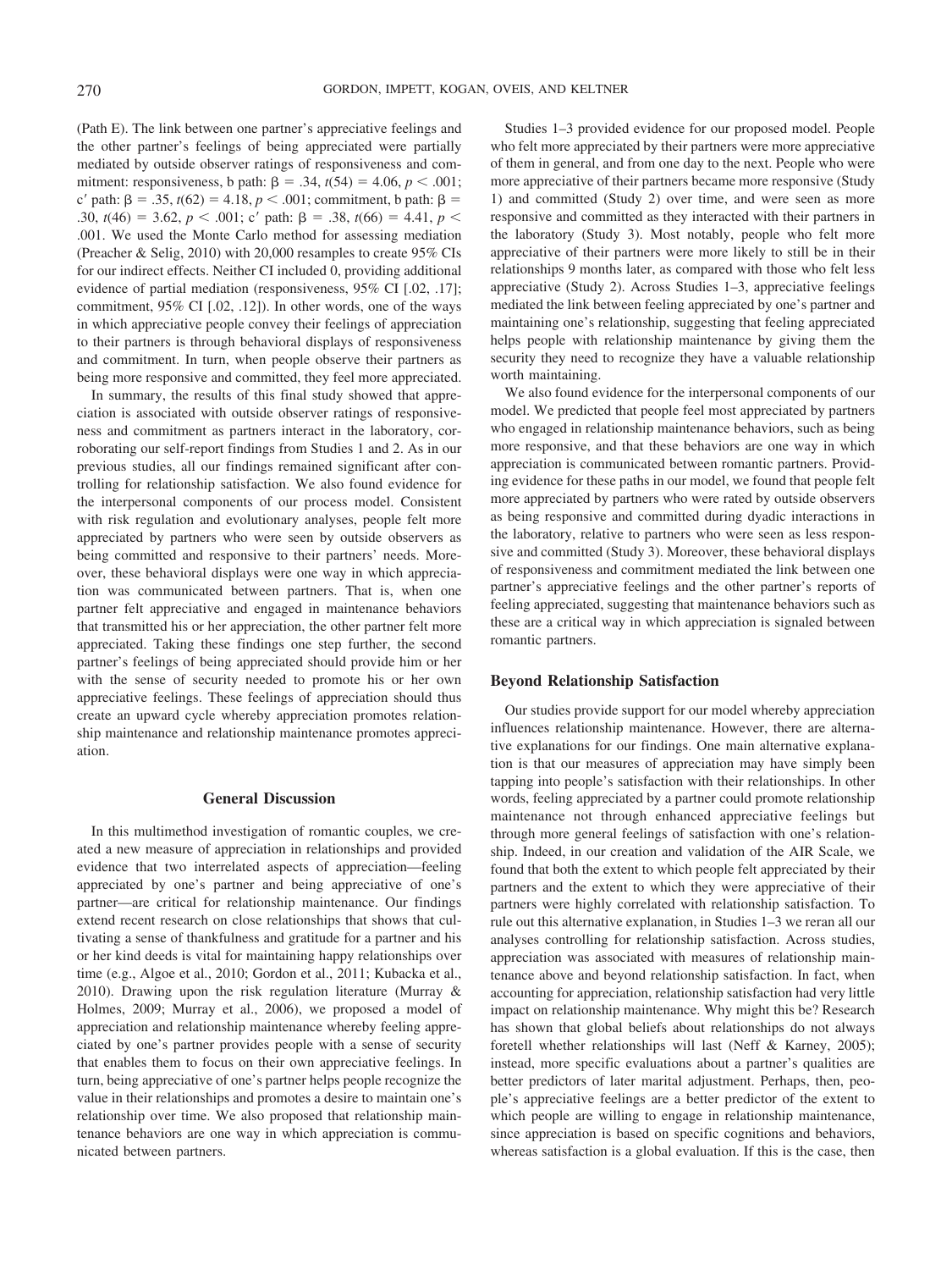our research adds to a growing body of work by Neff and others highlighting the importance of taking into account the level of specificity when evaluating people's feelings about their relationships (Lee, Rogge, & Reis, 2010; Neff & Karney, 2005).

#### **Extending the Gratitude Literature**

Researchers have made broad strides in elucidating the central role of gratitude in promoting and maintaining high-quality romantic bonds (Algoe et al., 2010; Gordon et al., 2011; Kubacka et al., 2011). This work is grounded in earlier theorizing positing that gratitude is a moral affect that enables individuals to track the levels of generosity in relations with nonkin, to signal their cooperative intent to others, and to motivate committed behavior (McCullough et al., 2001). The current package of studies builds upon this rich vein of theory and provides both theoretical and methodological extensions to this growing body of work. In particular, we drew upon the advances made in studies of risk regulation to understand the dyadic processes by which feeling appreciated by one's partner and being appreciative of one's partner contribute to the maintenance of ongoing romantic relationships. Previous research on gratitude in relationships has primarily focused on the extent to which people feel a sense of gratitude or thankfulness for their partners and, in particular, their partners' kind and thoughtful deeds (e.g., Algoe et al., 2010). None of this work, however, has taken into account the other side of this dyadic experience, that is, the extent to which people feel appreciated by a romantic partner. Our work also considers the interpersonal process by which feelings of appreciation are transmitted or communicated from one partner to another in dyadic relationships. These findings extend the prior literature by showing that not only do appreciative feelings promote relationship maintenance behaviors, but relationship maintenance behaviors promote feelings of being appreciated in turn. At the dyadic level, appreciation may promote a positive upward cycle of mutual growth (Wieselquist et al., 1999), whereby each partner feels confident that he or she is in a relationship with a good, valuable partner and is thus more willing to engage in relationship maintenance. This type of upward cycle may eventually lead couples who experience more appreciation into more stable, happy relationships. Indeed, our results showing that appreciative feelings predict commitment and relationship stability 9 months down the road suggest that this upward cycle may have long-term effects.

The current work also makes methodological contributions to the growing literature on gratitude in close relationships. First, previous research in this area has focused exclusively on selfreported relationship quality and relationship maintenance (e.g., Algoe et al., 2010; Gordon et al., 2011; Kubacka et al., 2011). In the current research, we extend the literature by corroborating our self-report findings with results linking appreciation to observed indicators of relationship maintenance including responsiveness to a partner's needs and commitment to the relationship. By gathering observational data, we were able to show that people who are more appreciative of their partners behave in distinct and meaningful ways that distinguish them from those who are less appreciative, such as being more responsive listeners.

A second methodological contribution of the current article to the gratitude literature concerns our measures of relationship maintenance. To date, only one study has directly examined the link between appreciation and relationship maintenance in romantic relationships (Kubacka et al., 2011), and this study focused on the link between gratitude and self-reported relationship maintenance behaviors. We expanded on these findings by examining whether appreciation was associated with a host of unexplored cognitions and behaviors that help people maintain their relationships, including self-reported and observed responsiveness, commitment, and relationship stability. In particular, our finding linking appreciation to a behavioral outcome, whether or not a relationship persists, provides critical support for the notion that appreciation plays an important role in the maintenance of close bonds.

#### **Extending the Risk Regulation Literature**

The current work also makes important contributions to the literature on risk regulation. Risk regulation theory emphasizes the importance of feeling confident in a partner's regard before risking potential rejection by investing in a romantic relationship (Murray & Holmes, 2009; Murray et al., 2006). A number of studies provide support for this theory, showing that perceived regard is associated with more positive perceptions of one's partner and greater relationship quality (Murray et al., 2000, 2001, 2011). We extend this work by showing that the risk regulation model is relevant in a new domain— gratitude—and provide additional empirical evidence to show that people risk engaging in relationship maintenance when they feel appreciated by a valuable partner. We also expand on the previous research by showing that people who are more appreciative of their partners not only report experiencing higher quality relationships (Murray et al., 2001) but also think and act in a variety of ways that promote the successful maintenance of relationships over time. Our observational and behavioral findings also make important contributions to this literature, since, as with the literature on gratitude, the findings in the literature on risk regulation have relied primarily on self-report measures.

Another way in which our findings extend the literature on risk regulation is by showing that feeling appreciated by one's partner indirectly influences relationship maintenance through enhanced appreciative feelings. Upon first glance, this specific finding might appear to diverge from existing findings by Murray et al. (2001) that show that feeling loved by a partner and perceiving a partner positively have independent effects on people's satisfaction and optimism in their relationships. However, we do not believe that our findings are in contradiction with these results. Indeed, in validating the AIR Scale, we found that both feeling appreciated by one's partner and being appreciative of one's partner were associated with greater relationship satisfaction. Feeling appreciated by one's partner is a positive relationship experience and is likely to directly influence people's global evaluations of their relationships. People who do not feel appreciated by their partners are not likely to be very happy in their relationships. Thus, the extent to which people feel appreciated by their partners should directly impact their feelings of relationship satisfaction. In contrast, relationship maintenance thoughts and behaviors are focused on the desire to maintain one's relationship over time. Although people should be more likely to want to maintain a relationship when they have a partner who appreciates them, they should only think or behave in such a way to the extent that they also perceive their partner as someone who has long-term potential.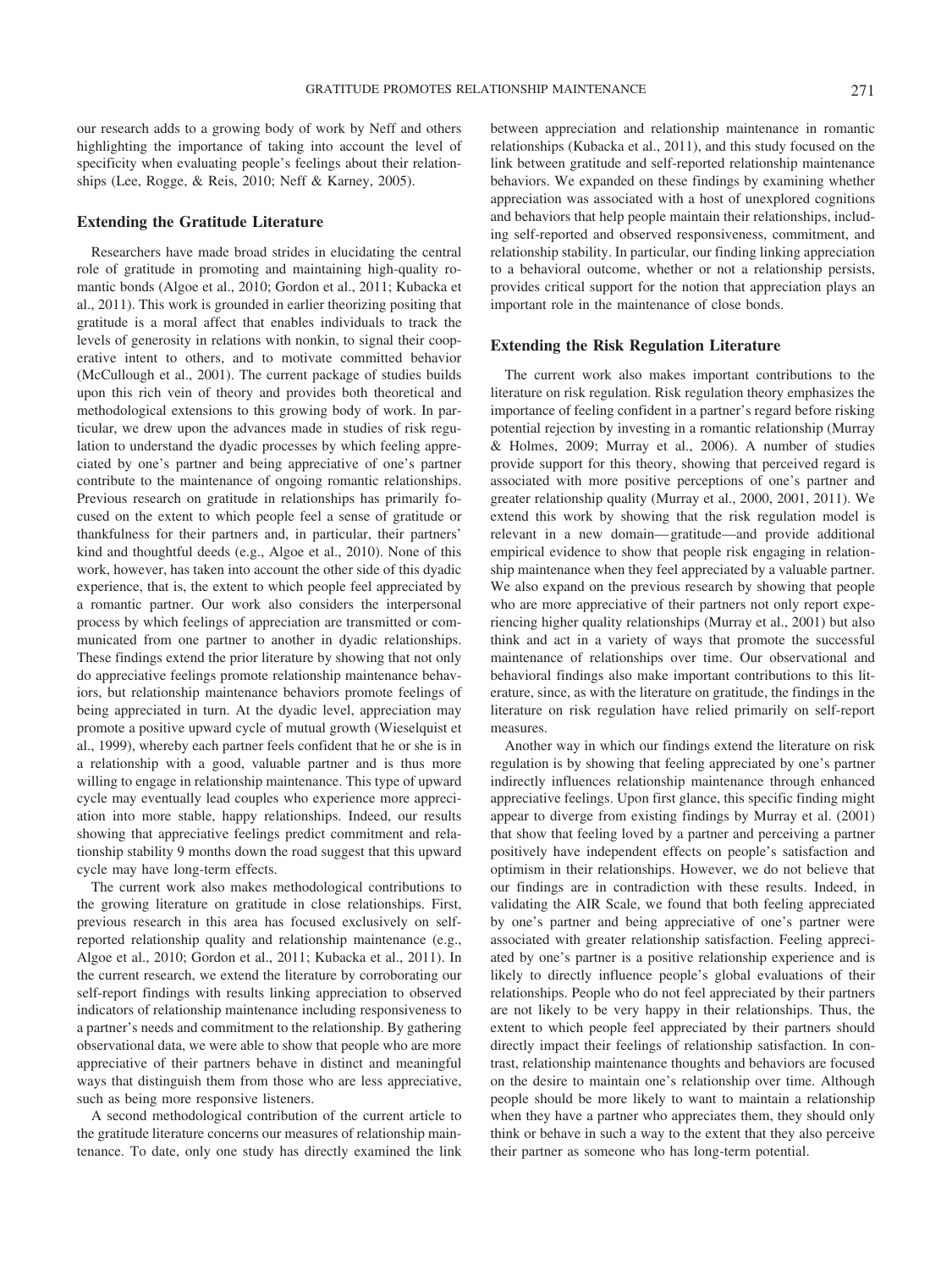## **Limitations and Future Directions**

The majority of participants in our studies were college students in relatively new relationships. Although we documented in national samples that appreciation is important even in longer term relationships (up to 33 years in length), and previous research suggests that not feeling appreciated is a top reason for divorce (Gigy & Kelly, 1992), there may be differences in the experience of appreciation in long-term marriages versus fledgling relationships. For example, relative to people in new relationships, partners who have made life-long commitments are likely to have stronger expectations that their partners will support them for better or worse (Mills & Clark, 1994), possibly leading them to feel less desire or pressure to express feelings of appreciation to their partners. Future research would benefit from a careful examination of the unique roles of appreciative and appreciated feelings in encouraging the maintenance of relationships that vary in both duration and degree of commitment.

The current research does not enable us to address the question of whether appreciation causes increases in relationship maintenance. We reason that many of the links between appreciation and relationship maintenance are likely to be reciprocal. For example, feeling appreciative of one's partner may promote greater commitment, but in turn, increased commitment may motivate people to see and find the good in their partners (Rusbult, Van Lange, Wildschut, Yovetich, & Verette, 2000). Our lagged-day and longitudinal analyses provide strong evidence for a directional link, but an experimental study is ultimately needed to more definitively establish causality.

Uncovering some of the dispositional and situational factors that influence feelings of appreciation will also help us better understand their role in promoting the maintenance of relationships. For example, we expect that people who are high in approach goals (Gable, 2006; Impett et al., 2010), and thus focused on the rewards that their relationships have to offer, may be particularly likely to notice the good in their partners. Aspects of a romantic partner should also influence people's feelings of appreciation. For example, people should be more appreciative of partners who have characteristics that are valuable in a mate (e.g., attractiveness, interpersonal skills). Future research is certainly needed to understand the host of factors that promote appreciation.

Finally, our research demonstrates some of the benefits of appreciation in the context of relatively healthy relationships. However, appreciation may not play the same beneficial role in relationships that are characterized by serious problems such as physical or emotional abuse. We are not suggesting that all people under all circumstances should try to find the best in their partners. In relationships in which one partner is experiencing abuse at the hands of the other, focusing on feeling appreciative would be incredibly harmful, if not dangerous. People are more likely to stay in abusive relationships to the extent that they idealize their partners and feel committed to their relationships (Lloyd, 1991; Rusbult & Martz, 1995), and future research is needed to examine whether unwarranted appreciation for a partner may help explain why some people choose to remain in dissatisfying or abusive relationships.

## **Conclusion**

Whereas existing research suggests that appreciation is particularly important in the formation of relationships (Bar-Tal et al., 1977; McCullough et al., 2008), our research suggests that appreciation is beneficial for the health and maintenance of intimate romantic bonds. In this article, four studies with multiple methods provide converging evidence that appreciation influences relationship maintenance in daily life, in dyadic interactions, and over the course of time. Our research suggests that Adam Smith was certainly on to something when he commented on the central importance of gratitude in our lives; cultivating appreciation may be just what we need to hold onto healthy, happy relationships that thrive.

## **References**

- Acitelli, L. K. (1992). Gender differences in relationship awareness and marital satisfaction among young married couples. *Personality and Social Psychology Bulletin, 18,* 102–110. doi:10.1177/ 0146167292181015
- Adler, M. G., & Fagley, N. S. (2005). Appreciation: Individual differences in finding value and meaning as a unique predictor of subjective wellbeing. *Journal of Personality, 73,* 79 –114. doi:10.1111/j.1467- 6494.2004.00305.x
- Algoe, S. B., Gable, S. L., & Maisel, N. C. (2010). It's the little things: Everyday gratitude as a booster shot for romantic relationships. *Personal Relationships, 17,* 217–233. doi:10.1111/j.1475-6811.2010.01273.x
- Algoe, S. B., Haidt, J., & Gable, S. L. (2008). Beyond reciprocity: Gratitude and relationships in everyday life. *Emotion*, 8, 425-429. doi: 10.1037/1528-3542.8.3.425
- Arbuckle, J. L. (2009). AMOS (Version 18) [Computer software]. Chicago, IL: SPSS.
- Bar-Tal, D., Bar-Zohar, Y., Greenberg, M. S., & Hermon, M. (1977). Reciprocity behavior in the relationship between donor and recipient and between harm-doer and victim. *Sociometry, 3,* 293–298. doi:10.2307/ 3033537
- Berger, A. R., & Janoff-Bulman, R. (2006). Costs and satisfaction in close relationships: The role of loss– gain framing. *Personal Relationships, 13,* 53– 68. doi:10.1111/j.1475-6811.2006.00104.x
- Bolger, N., Davis, A., & Rafaeli, E. (2003). Diary methods: Capturing life as it is lived. *Annual Review of Psychology, 54,* 579 – 616. doi:10.1146/ annurev.psych.54.101601.145030
- Booth, A., Johnson, D., & Edwards, J. N. (1983). Measuring marital instability. *Journal of Marriage and the Family, 45,* 387–394. doi: 10.2307/351516
- Bradbury, T. N., Fincham, F. D., & Beach, S. R. H. (2000). Research on the nature and determinants of marital satisfaction: A decade in review. *Journal of Marriage and the Family, 62,* 964 –980. doi:10.1111/j.1741- 3737.2000.00964.x
- Briton, N. J., & Hall, J. A. (1995). Beliefs about female and male nonverbal communication. *Sex Roles, 32,* 79 –90. doi:10.1007/BF01544758
- Browne, M. W., & Cudeck, R. (1993). Alternative ways of assessing model fit. In K. A. Bollen & J. S. Long (Eds.), *Testing structural equation models* (pp. 136 –162). Newbury Park, CA: Sage.
- Campbell, L., & Kashy, D. A. (2002). Estimating actor, partner, and interaction effects for dyadic data using PROC MIXED and HLM: A user-friendly guide. *Personal Relationships, 9,* 327–342. doi:10.1111/ 1475-6811.00023
- Canevello, A., & Crocker, J. (2010). Creating good relationships: Responsiveness, relationship quality, and interpersonal goals. *Journal of Personality and Social Psychology, 99,* 78 –106. doi:10.1037/a0018186
- Cate, R. A., & John, O. P. (2007). Testing models of the structure and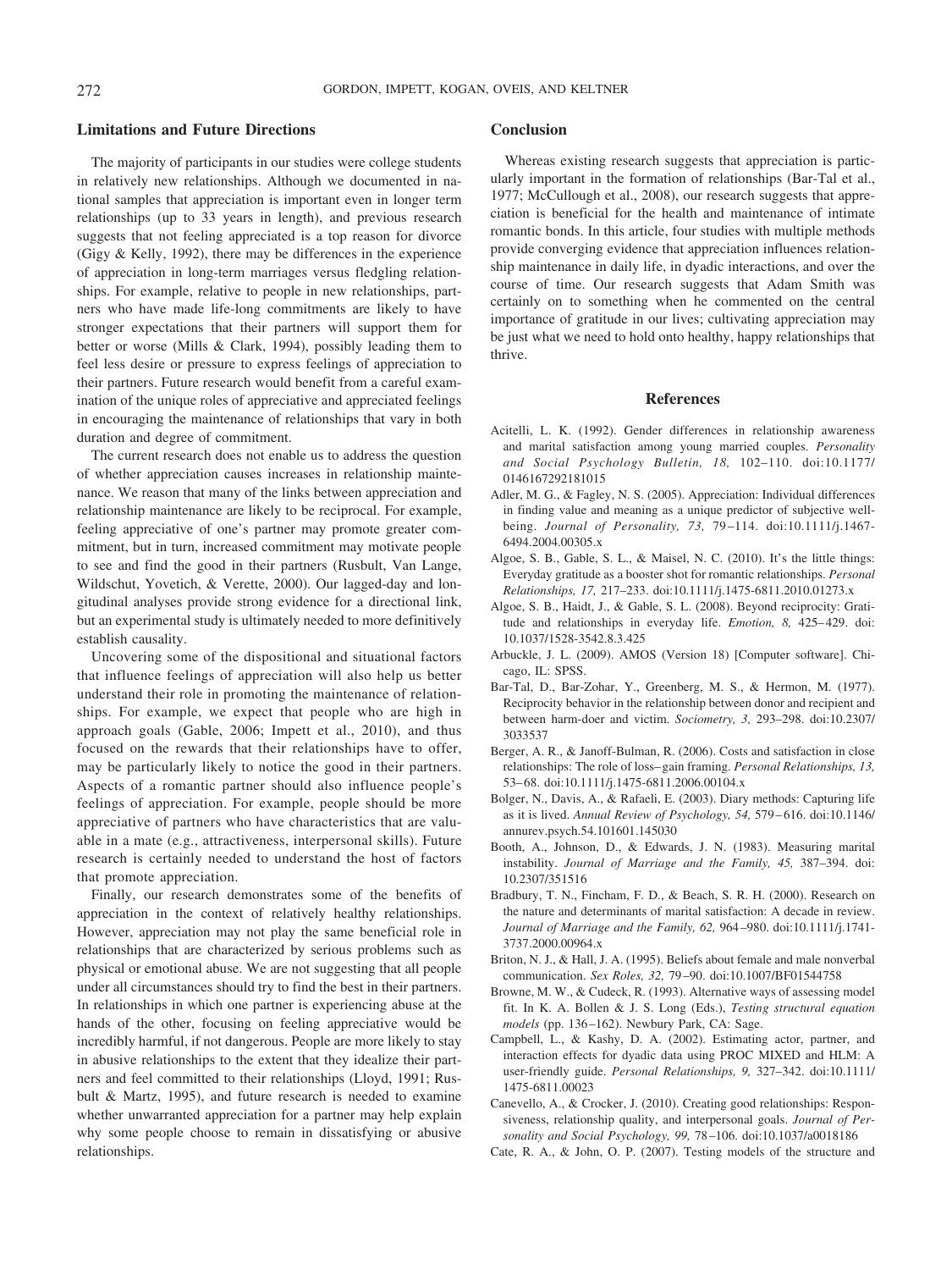development of future time perspective: Maintaining a focus on opportunities in middle age. *Psychology and Aging, 22, 186-201*. doi: 10.1037/0882-7974.22.1.186

- Drigotas, S. M., Safstrom, C. A., & Gentilia, T. (1999). An investment model prediction of dating infidelity. *Journal of Personality and Social Psychology, 77,* 509 –524. doi:10.1037/0022-3514.77.3.509
- Funk, J. L., & Rogge, R. D. (2007). Testing the ruler with item response theory: Increasing precision of measurement for relationship satisfaction with the Couples Satisfaction Index. *Journal of Family Psychology, 21,* 572–583. doi:10.1037/0893-3200.21.4.572
- Gable, S. L. (2006). Approach and avoidance social motives and goals. *Journal of Personality, 74,* 175–222. doi:10.1111/j.1467- 6494.2005.00373.x
- Gable, S. L., & Impett, E. A. (2012). Approach and avoidance motives and close relationships. *Social and Personality Psychology Compass, 6,* 95–108. doi:10.1111/j.1751-9004.2011.00405.x
- Gable, S. L., & Poore, J. (2008). Which thoughts count? Algorithms for evaluating satisfaction in relationships. *Psychological Science, 19,* 1030 –1036. doi:10.1111/j.1467-9280.2008.02195.x
- Gable, S. L., Reis, H. T., & Downey, G. (2003). He said, she said: A quasi-signal detection analysis of daily interactions between close relationship partners. *Psychological Science, 14,* 100 –105. doi:10.1111/ 1467-9280.t01-1-01426
- Gigy, L., & Kelly, J. B. (1992). Reasons for divorce: Perspectives of divorcing men and women. *Journal of Divorce & Remarriage, 18,* 169 –188. doi:10.1300/J087v18n01\_08
- Goetz, J. L., Keltner, D., & Simon-Thomas, E. (2010). Compassion: An evolutionary analysis and empirical review. *Psychological Bulletin, 136,* 351–374. doi:10.1037/a0018807
- Gonzaga, G. C., Keltner, D., Londahl, E. A., & Smith, M. D. (2001). Love and the commitment problem in romantic relations and friendship. *Journal of Personality and Social Psychology, 81,* 247–262. doi: 10.1037/0022-3514.81.2.247
- Gordon, C. L., Arnette, R. A. M., & Smith, R. E. (2011). Have you thanked your spouse today? Felt and expressed gratitude among married couples. *Personality and Individual Differences, 50,* 339 –343. doi:10.1016/ j.paid.2010.10.012
- Hall, J. A., & Schmid Mast, M. (2008). Are women always more interpersonally sensitive than men? Impact of goals and content domain. *Personality and Social Psychology Bulletin, 34,* 144 –155. doi:10.1177/ 0146167207309192
- Hazan, C., & Shaver, P. (1987). Romantic love conceptualized as an attachment process. *Journal of Personality and Social Psychology, 52,* 511–524. doi:10.1037/0022-3514.52.3.511
- House, J. S., Landis, K. R., & Umberson, D. (1988). Social relationships and health. *Science, 241,* 540 –545. doi:10.1126/science.3399889
- Hu, L., & Bentler, P. M. (1999). Cutoff criteria for fit indexes in covariance structure analysis: Conventional criteria versus new alternatives. *Structural Equation Modeling, 6,* 1–55. doi:10.1080/10705519909540118
- Huston, T. L., McHale, S. M., & Crouter, A. C. (1986). When the honeymoon's over: Changes in the marriage relationship over the first year. In R. Gilmour & S. Duck (Eds.), *The emerging field of personal relationships* (pp. 109 –132). Hillsdale, NJ: Erlbaum.
- IBM SPSS. (2009). PASW (Version 18) [Computer software]. Chicago, IL: Author.
- Impett, E. A., Gordon, A. M., Kogan, A., Oveis, C., Gable, S. L., & Keltner, D. (2010). Moving toward more perfect unions: Daily and long-term consequences of approach and avoidance goals in romantic relationships. *Journal of Personality and Social Psychology, 99,* 948 – 963. doi:10.1037/a0020271
- Johnson, D. J., & Rusbult, C. E. (1989). Resisting temptation: Devaluation of alternative partners as a means of maintaining commitment in close relationships. *Journal of Personality and Social Psychology, 57,* 967– 980. doi:10.1037/0022-3514.57.6.967
- Kelley, H. H., & Thibaut, J. W. (1978). *Interpersonal relations: A theory of interdependence.* New York, NY: Wiley.
- Kenny, D. A., Kashy, D. A., & Cook, W. L. (2006). *Dyadic data analysis.* New York, NY: Guilford Press.
- Kiecolt-Glaser, J. K., & Newton, T. L. (2001). Marriage and health: His and hers. *Psychological Bulletin, 127,* 472–503. doi:10.1037/0033- 2909.127.4.472
- Kubacka, K. E., Finkenauer, C., Rusbult, C. E., & Keijsers, L. (2011). Maintaining close relationships: Gratitude as a motivator and a detector of maintenance behavior. *Personality and Social Psychology Bulletin, 37,* 1362–1375. doi:10.1177/0146167211412196
- Lambert, N. M., Clark, M. S., Durtschi, J., Fincham, F. D., & Graham, S. M. (2010). Benefits of expressing gratitude: Expressing gratitude to a partner changes one's view of the relationship. *Psychological Science, 21,* 574 –580. doi:10.1177/0956797610364003
- Lambert, N. M., & Fincham, F. D. (2011). Expressing gratitude to a partner leads to more relationship maintenance behavior. *Emotion, 11, 52*–60. doi:10.1037/a0021557
- Lambert, N. M., Graham, S. M., & Fincham, F. D. (2009). A prototype analysis of gratitude: Varieties of gratitude experiences. *Personality and Social Psychology Bulletin, 35,* 1193–1207. doi:10.1177/ 0146167209338071
- Laurenceau, J.-P., Barrett, L. F., & Rovine, M. J. (2005). The interpersonal process model of intimacy in marriage: A daily-diary and multilevel modeling approach. *Journal of Family Psychology, 19,* 314 –323. doi: 10.1037/0893-3200.19.2.314
- Lee, S., Rogge, R. D., & Reis, H. T. (2010). Assessing the seeds of relationship decay: Using implicit evaluations to detect the early stages of disillusionment. *Psychological Science, 21,* 857– 864. doi:10.1177/ 0956797610371342
- Lemay, E. P., Jr., & Clark, M. S. (2008). How the head liberates the heart: Projection of communal responsiveness guides relationship promotion. Journal of Personality and Social Psychology, 94, 647–671. doi: 10.1037/0022-3514.94.4.647
- Lemay, E. P., Jr., Clark, M. S., & Feeney, B. C. (2007). Projection of responsiveness to needs and the construction of satisfying communal relationships. *Journal of Personality and Social Psychology, 92,* 834 – 853. doi:10.1037/0022-3514.92.5.834
- Linardatos, L., & Lydon, J. E. (2011). Relationship-specific identification and spontaneous relationship maintenance processes. *Journal of Personality and Social Psychology, 101,* 737–753. doi:10.1037/a0023647
- Lloyd, S. A. (1991). The darkside of courtship: Violence and sexual exploitation. *Family Relations, 40,* 14 –20. doi:10.2307/585653
- Lydon, J. E., & Zanna, M. P. (1990). Commitment in the face of adversity: A value-affirmation approach. *Journal of Personality and Social Psychology, 58,* 1040 –1047. doi:10.1037/0022-3514.58.6.1040
- Maisel, N. C., & Gable, S. L. (2009). The paradox of received social support: The importance of responsiveness. *Psychological Science, 20,* 928 –932. doi:10.1111/j.1467-9280.2009.02388.x
- Maisel, N. C., Gable, S. L., & Strachman, A. (2008). Responsive behaviors in good times and in bad. *Personal Relationships, 15,* 317–338. doi: 10.1111/j.1475-6811.2008.00201.x
- McCullough, M. E., Emmons, R. A., & Tsang, J.-A. (2002). The grateful disposition: A conceptual and empirical topography. *Journal of Personality and Social Psychology, 82,* 112–127. doi:10.1037/0022- 3514.82.1.112
- McCullough, M. E., Kilpatrick, S. D., Emmons, R. A., & Larson, D. B. (2001). Is gratitude a moral affect? *Psychological Bulletin, 127,* 249 – 266. doi:10.1037/0033-2909.127.2.249
- McCullough, M. E., Kimeldorf, M. B., & Cohen, A. D. (2008). An adaptation for altruism? The social causes, social effects, and social evolution of gratitude. *Current Directions in Psychological Science, 17,* 281–285. doi:10.1111/j.1467-8721.2008.00590.x